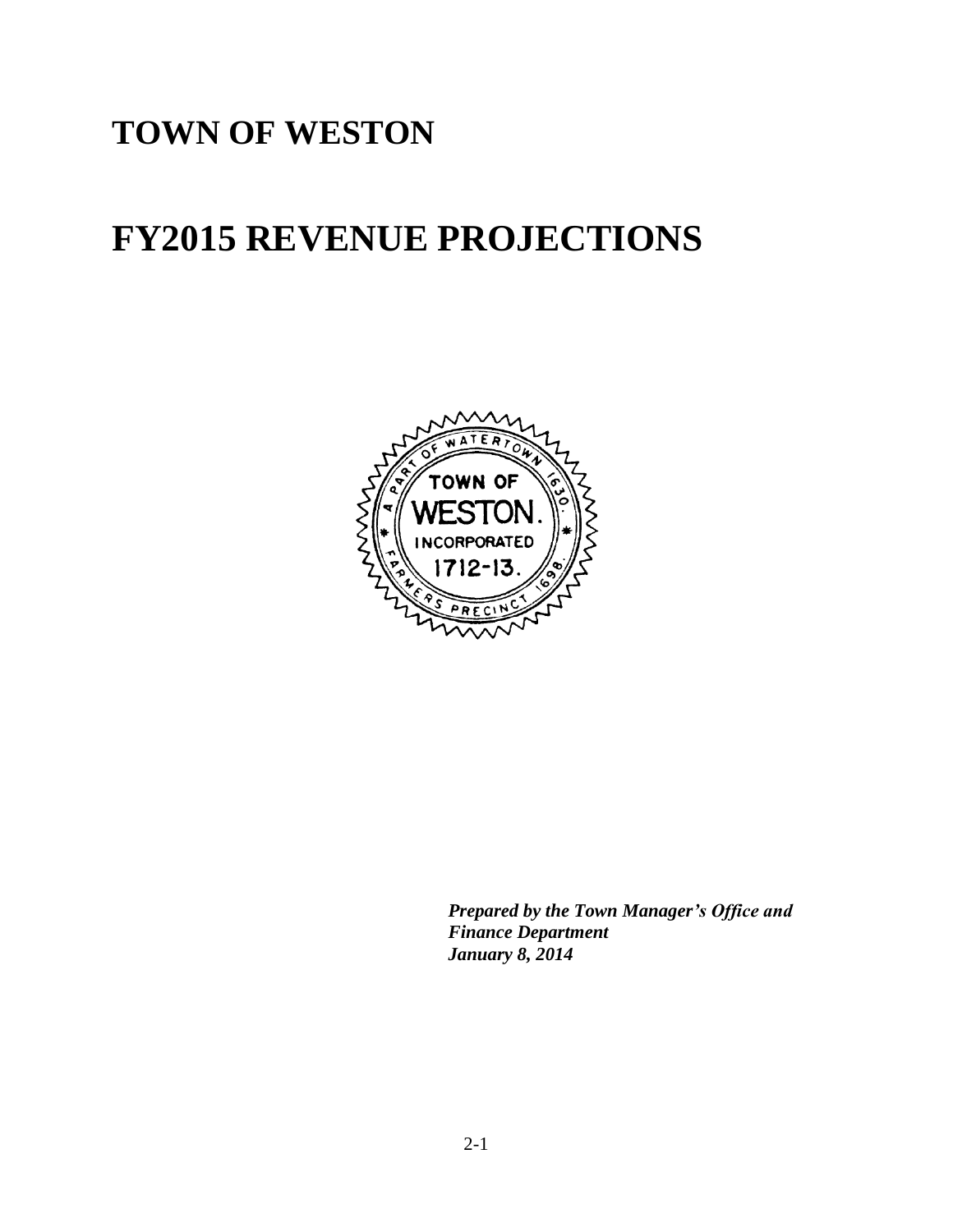#### **Fiscal Year 2015 Revenue Projections**

This revenue projection is being submitted to the Board of Selectmen and Finance Committee as required under Section 2 (f) (ii) (5) of Chapter 80 of the Acts of 2001, the Town Manager Act for the Town of Weston.

Revenue projecting is a dynamic process. These projections will be revised as additional data becomes available. The specific revenue projections likely to be revised are noted throughout the assumptions.

This revenue projection is organized as follows:

|          |                                                                | Page |
|----------|----------------------------------------------------------------|------|
| Table 1: |                                                                | 4    |
| Table 2: |                                                                | 5    |
| Table 3: |                                                                | 6    |
| Table 4: | Local Receipts - Projections and Assumptions                   | 7    |
| Table 5: | <b>Prior Year Balances/Other - Projections and Assumptions</b> | 9    |
| Table 6: | Reductions in Revenues - Projections and Assumptions           | 11   |
| Table 7: | Other Revenues - Projections and Assumptions                   | 12   |
|          |                                                                | 13   |
|          |                                                                | 14   |
|          |                                                                | 15   |
|          |                                                                | 16   |
|          |                                                                | 17   |
|          |                                                                | 18   |
|          |                                                                | 19   |
|          | Appendix 8: Consolidated FY15 Revenue Projections              | 20   |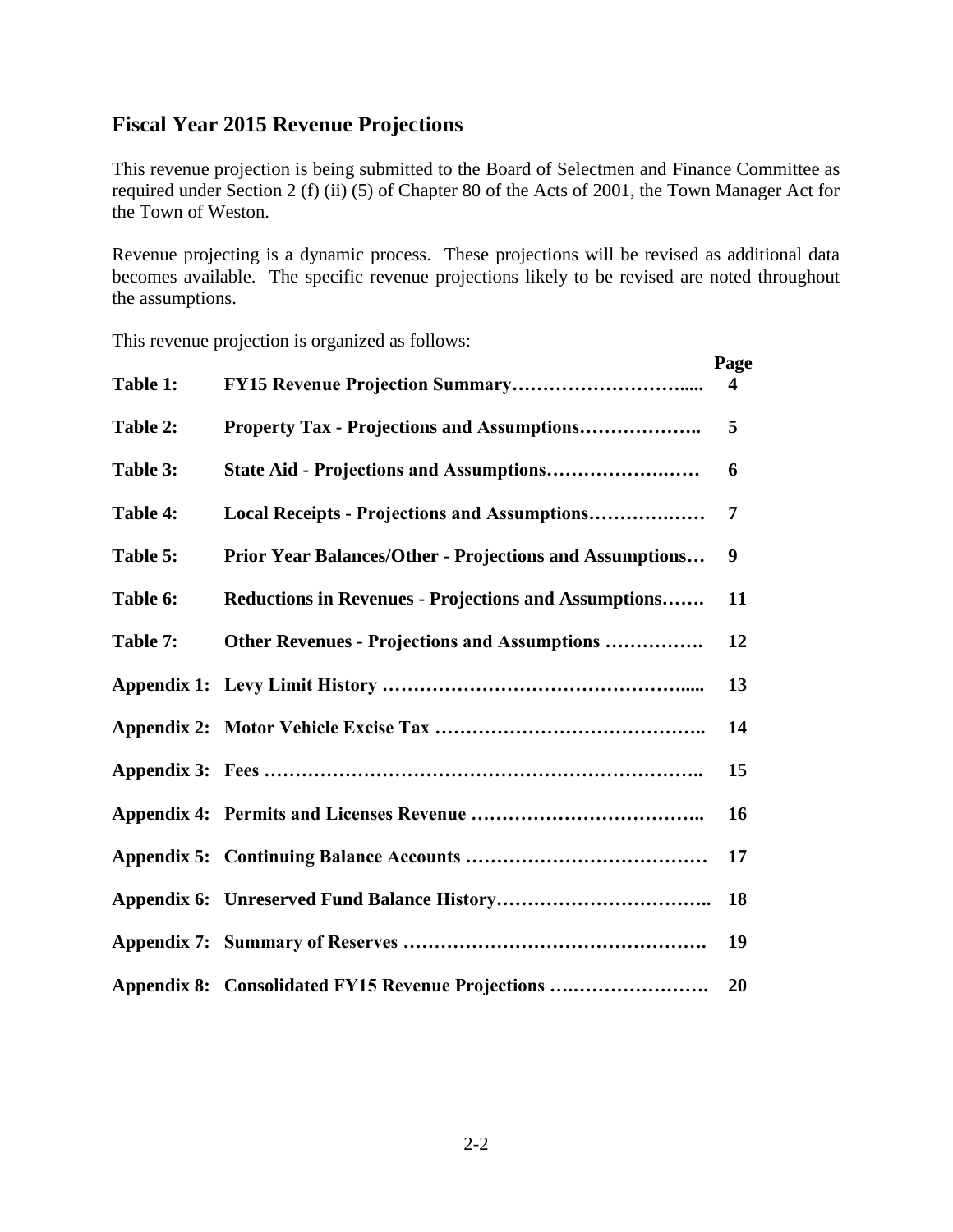#### **FY2015 Revenue Projection Summary**

The Town's General Fund revenue excludes Enterprise Fund revenue (i.e. Water Divison, Brook School Apartments, and Recreation). General Fund revenue is broken down into four categories: property taxes (86.2%), state aid (4.9%), local receipts (6.3%), prior year balances (4.6%) and other (0.7%). The final General Fund revenue figure is reached by factoring in revenue offsets (-2.7%) which include State assessments and offsets, overlay for abatements, school reimbursements and the General Fund contribution to the Recreation Enterprise Fund.

FY15 revenues are projected to increase by \$1,207,227 or 1.7% over FY14 Estimated Revenues. This increase, by revenue source, is shown in the table below. Some of the revenue sources may be revised over the coming weeks as better data becomes available. Aspects of this projection which should be highlighted include:

- **1. Property Taxes:** The increase in the tax levy of \$1,704,695 or 2.8% is due to \$684,428 or 1.1% of the allowed 2.5% increase plus \$1,020,267 in unused levy capacity being carried forward from new growth in FY14 (Also see Appendix 1).
- **2. State Aid**: At this time, a 5% decrease in all categories of state aid except school building assistance is projected. Final State Aid numbers may not be known by Town Meeting.
- **3. Local Receipts**: Local receipts are projected to increase by \$41,529 or .93%. This increase is related primarily to increases in licenses and permits revenue.
- **4. Prior Year Balances/Other**: This projection assumes the use of \$2,400,000 of the Town's 6/30/13 certified Free Cash for the operating budget and an additional \$325,000 for one-time capital projects. The Board of Assessors has released \$280,000 of overlay surplus, an increase of \$67,000. It is also assumed that \$250,000 in principal from the Well Litigation Settlement will again be used to help fund reserves in the FY15 budget.



**Certified Free Cash FY04 - FY13**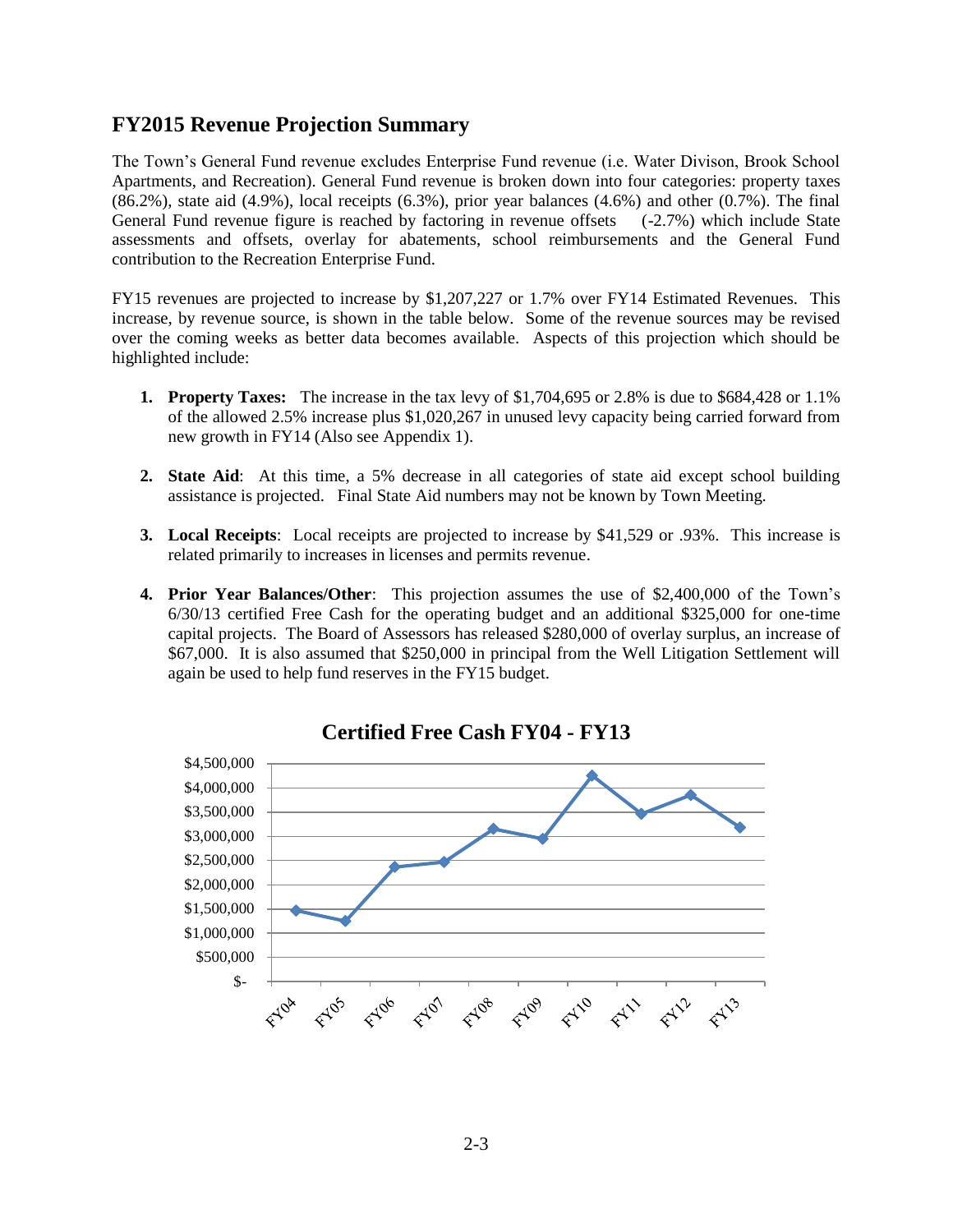

| TABLE I: FY2015 REVENUE PROJECTION SUMMARY                   |                  |                  |               |                |
|--------------------------------------------------------------|------------------|------------------|---------------|----------------|
|                                                              |                  |                  | <b>DOLLAR</b> | <b>PERCENT</b> |
|                                                              | <b>FY2014</b>    | <b>FY2015</b>    | <b>CHANGE</b> | <b>CHANGE</b>  |
|                                                              | <b>Estimated</b> | <b>Projected</b> | FY14 - 15     | FY14 - 15      |
| <b>PROPERTY TAX LEVY</b>                                     | \$60,190,558     | \$61,895,253     | \$1,704,695   | 2.8%           |
| <b>STATE AID - CHERRY SHEET</b>                              | \$3,705,368      | \$3,556,311      | (\$149,057)   | $-4.0%$        |
| <b>LOCAL RECEIPTS</b>                                        | \$4,459,168      | \$4,500,697      | \$41,529      | $0.9\%$        |
| <b>PRIOR YEAR BALANCES/OTHER</b>                             | \$3,689,000      | \$3,306,000      | (\$383,000)   | $-10.4%$       |
| <b>TOTAL PROJECTED REVENUES</b>                              | \$72,044,094     | \$73,258,261     | \$1,611,005   | 2.3%           |
| <b>REDUCTIONS IN REVENUES</b>                                | (1,929,113)      | (1,945,562)      | (\$16,449)    | $0.9\%$        |
| <b>OTHER REVENUES</b>                                        | 475,501          | 485,011          | 9,510         | 2.0%           |
| <b>AVAILABLE FOR APPROPRIATION \$70,590,482 \$71,797,709</b> |                  |                  | \$1,207,227   | 1.7%           |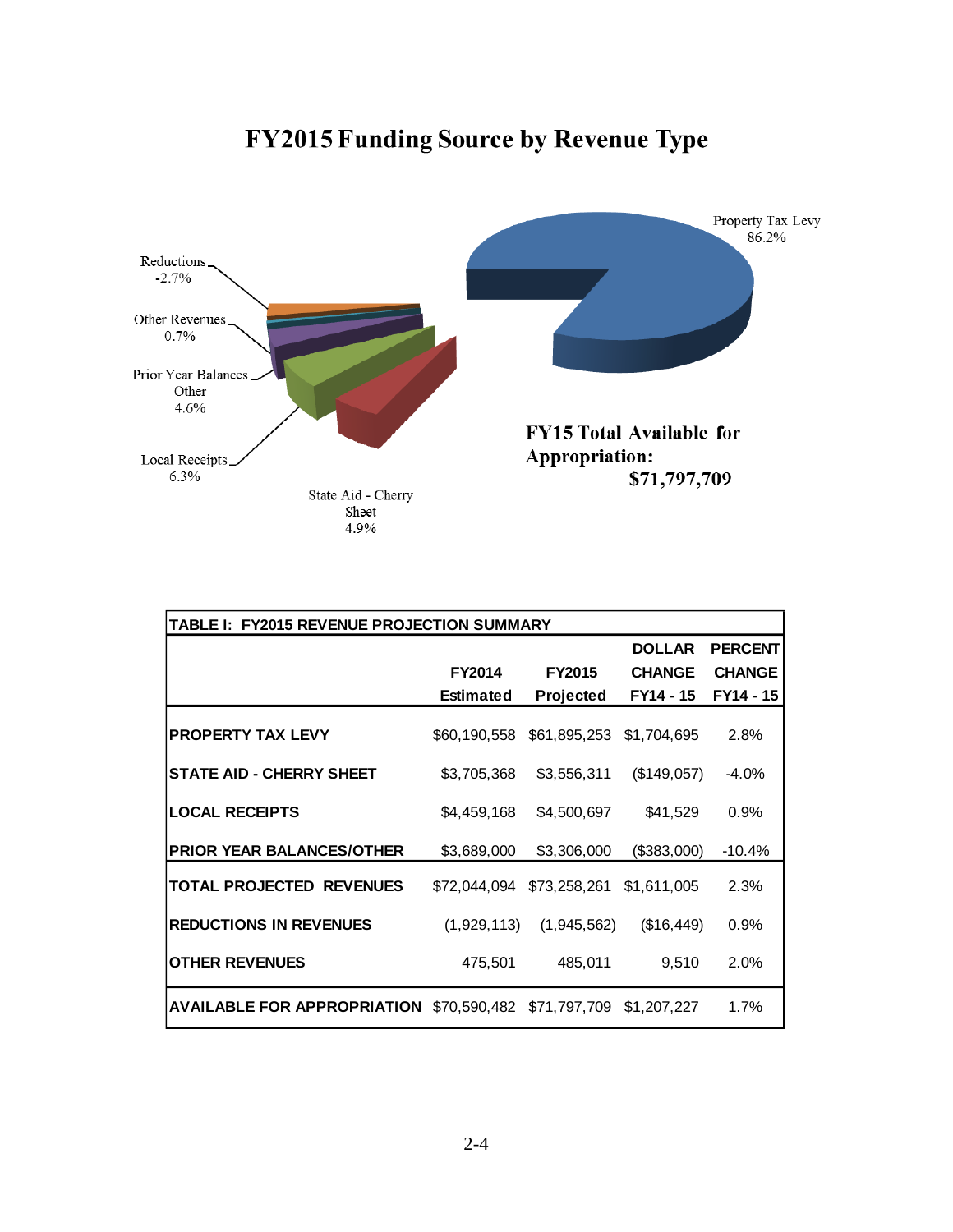### **Property Tax - Projections and Assumptions**

| Table 2                           | <b>FY2012</b><br><b>ACTUAL</b> | <b>FY2013</b><br><b>ACTUAL</b> | <b>FY2014</b><br><b>TAX RECAP</b> | <b>FY2015</b><br><b>PROJ</b>  | <b>SCHG</b> | %CHGI |
|-----------------------------------|--------------------------------|--------------------------------|-----------------------------------|-------------------------------|-------------|-------|
| <b>PROPERTY TAX LEVY</b>          | 55,971,915                     | 57,762,432                     | 60,190,558                        | 61,895,253                    | 1.704.695   | 2.8%  |
| new growth                        | 897,752                        | 1.156.485                      | 1.020.267                         | 600.000                       |             |       |
| (unused lew capacity)<br>override | (897, 752)                     | (1, 156, 485)                  | (1,020,267)                       | (600,000)                     |             |       |
| <b>Total Tax Levy</b>             | \$55,971,915                   | \$57,762,432                   | \$60,190,558                      | $$61,895,253 \mid $1,704,695$ |             | 2.8%  |

#### **Assumptions:**

**1. Property Tax Levy - \$61,895,253:** Weston's property tax levy is anticipated to increase by \$1,704,695 or 2.8%. Of this amount, \$1,020,267 is from FY14 unused tax levy capacity (new growth). There is additional unused levy capacity of more than \$3.18 million that carries forward.

As provided under Proposition  $2 \frac{1}{2}$ , local governments are permitted to increase property taxes 2.5% over the previous years' tax levy limit. In addition, a community may increase its property tax levy by what is known as "new growth." New growth reflects an increase in the property tax levy resulting from new residential and commercial construction in the community. FY15 new growth is projected at \$600,000.

*It has been the Town's practice not to include estimated new growth in preparing revenue projections for the Annual Town Meeting.* By using this conservative revenue projection approach, Weston has consistently had "unused levy capacity" each year.

A historical analysis of the property tax levy including unused levy capacity can be found in Appendix 1. The Reserve Policy defines the annual amount of unused tax levy capacity as an unrestricted revenue source to be used prior to setting the tax rate each year for the following purposes: to fund snow and ice deficits from the prior year; to offset any estimated local receipts shortfall or state aid reduction; to be used instead of appropriating from the Stabilization Fund; and to be used in revenue estimates prior to annual town meeting after taking into consideration other uses previously stated.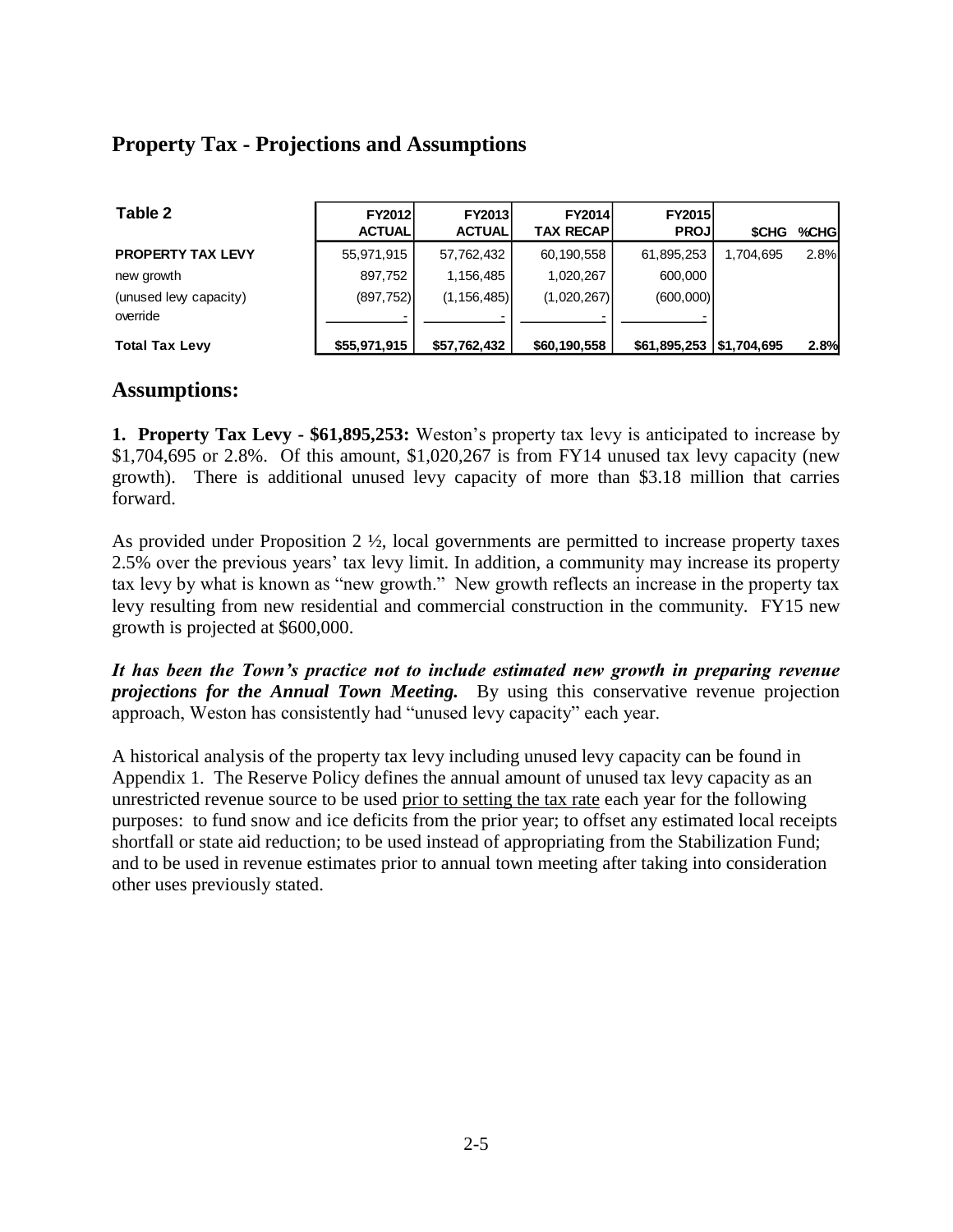| Table 3                    | <b>FY2012</b><br><b>ACTUAL</b> | <b>FY2013</b><br><b>ACTUAL</b> | <b>FY2014</b><br>TAX RECAPI | <b>FY2015</b><br><b>PROJI</b> | <b>SCHG</b> | %CHG    |
|----------------------------|--------------------------------|--------------------------------|-----------------------------|-------------------------------|-------------|---------|
| <b>STATE AID</b>           |                                |                                |                             |                               |             |         |
| Chapter 70 (school aid)    | \$2,419,859                    | \$2,512,979                    | \$2,571,779                 | \$2,443,190                   | (\$128,589) | $-5.0%$ |
| Lottery Aid                | \$293,515                      | \$316,391                      | \$323,870                   | \$307,677                     | (\$16, 194) | $-5.0%$ |
| Dist., reimb., offsets     | \$112,465                      | \$101,748                      | \$85,493                    | \$81,218                      | (\$4,275)   | $-5.0%$ |
| <b>School Construction</b> | 798,603                        | 798,607                        | 724,226                     | 724,226                       | \$0         | 0.0%    |
| <b>Total State Aid</b>     | 3.624.442                      | 3,729,725                      | 3,705,368                   | 3,556,311                     | (\$149,057) | $-4.0%$ |

#### **State Aid - Projections and Assumptions**

#### **Assumptions:**

**State Aid - \$3,556,311:** State aid, which is also referred to as Cherry Sheet aid, is a function of the state budget. At this time, each category of state aid except school construction assistance is projected to decrease by 5% in FY15.

Weston's first indication of state aid for FY15 will come when Governor Patrick submits his FY15 budget to the Legislature. This happens at the end of January 2014. This budget is known as "House 1" and includes the Governor's proposal on education aid (Chapter 70) and lottery distributions, two of Weston's largest categories of state aid.

**1. Distributions, Reimbursements and Offsets - \$81,218:** This category includes amounts reserved for direct expenditure for School Lunch and Public Libraries, as well as reimbursement for charter school tuition, veterans' benefits paid, and real estate exemptions.

**2. Chapter 70 Aid - \$2,443,190:** Chapter 70 education assistance is Weston's largest category of state aid. This assistance is provided through the use of a state formula that sets a target of 59% local funding and 41% state funding of the "foundation" budget for education. Weston regularly provides local funding at a much higher level.

**3. School Construction - \$724,226:** This aid is a function of partial reimbursements for the Field School and High School renovation projects. These amounts, however, must be directly used to reduce the amount of the Proposition 2 ½ debt exclusion for these projects and, therefore, are not available for appropriation for other purposes. Consequently, this amount is shown as a reduction in revenue in Table 6 of this projection.

**4. Lottery Aid - \$307,677:** Under State law, cities and towns share in the proceeds of the State lottery. A decrease in the amount of \$16,194 or 5% is projected.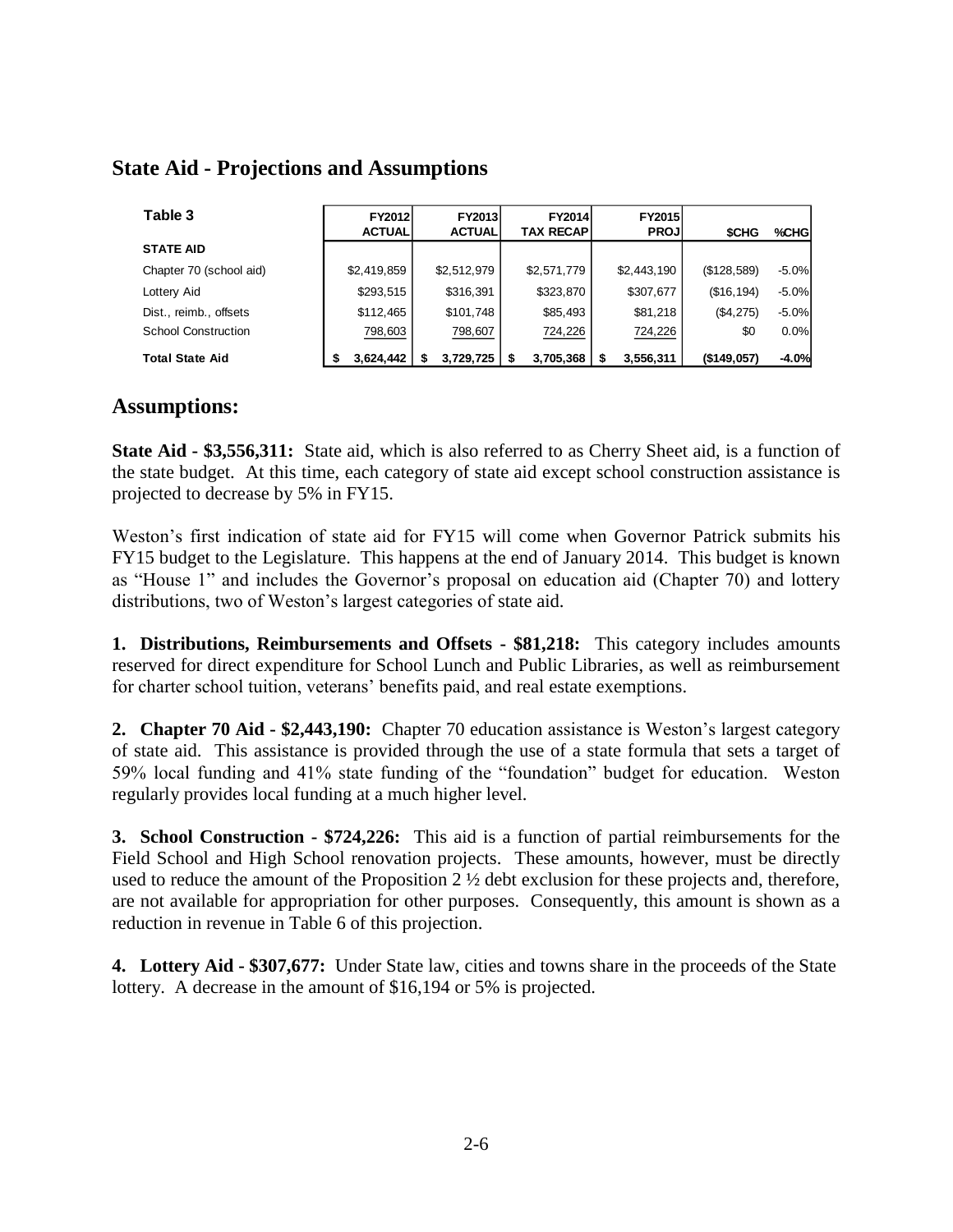#### **Local Receipts - Projections and Assumptions**

| Table 4                          | FY2012<br><b>ACTUAL</b> | FY2013<br><b>ACTUAL</b> | FY2014<br><b>TAX RECAP</b> | FY2015<br><b>PROJ</b> | \$CHG       | %CHG    |
|----------------------------------|-------------------------|-------------------------|----------------------------|-----------------------|-------------|---------|
| <b>LOCAL RECEIPTS</b>            |                         |                         |                            |                       |             |         |
| motor vehicle excise             | 2,418,787               | 2,200,000               | 2,200,000                  | 2,200,000             | \$0         | 0.0%    |
| penalties and interest           | 164,055                 | 245,849                 | 150,000                    | 150,000               | \$0         | 0.0%    |
| payment in lieu of taxes         | 30,148                  | 32,652                  | 34,168                     | 35,697                | \$1,529     | 4.5%    |
| charges for services-solid waste | 368,855                 | 359,353                 | 360,000                    | 355,000               | (\$5,000)   | $-1.4%$ |
| fees                             | 162,027                 | 151,011<br>145,000      |                            | 145,000               | \$0         | 0.0%    |
| rentals                          | 113,575                 | 222,101                 | 100,000                    | 100,000               | \$0         | 0.0%    |
| departmental revenue-cemeteries  | 36,230                  | 40,165                  | 30,000                     | 35,000                | \$5,000     | 16.7%   |
| other departmental revenue       | 440,600                 | 465,540                 | 400,000                    | 400,000               | \$0         | 0.0%    |
| licenses and permits             | 1,172,782               | 1,053,013               | 855,000                    | 900,000               | \$45,000    | 5.3%    |
| fines and forfeits               | 118,775                 | 123,993                 | 110,000                    | 110,000               | \$0         | 0.0%    |
| investment income                | 80,770                  | 73,613                  | 75,000                     | 70,000                | (\$5,000)   | $-6.7%$ |
| misc. non recurring              | 230,683                 | 152,776                 |                            |                       | \$0         | 0.0%    |
| misc. recurring                  |                         |                         |                            |                       | \$0         | 0.0%    |
| <b>Total Local Receipts</b>      | 5,337,286               | 5,120,065<br>\$         | 4,459,168<br>S             | 4,500,697<br>S        | 41,529<br>S | 0.9%    |

#### **Assumptions:**

#### **Local Receipts - \$4,500,697:**

Local receipts are those fees and charges which may be imposed by a municipality. Massachusetts General Law Chapter 40 Section 22f provides that "any municipal board or officer empowered to issue a license, permit, certificate or to render a service to perform work for a person or class of persons may, from time to time, fix reasonable fees…" This is a local acceptance statute that Town Meeting approved in May 1996.



**1. Motor Vehicle Excise - \$2,200,000:** Motor vehicle excise receipts are largely dependent on the sale of new vehicles, which is generally tied to economic conditions. No increase in motor vehicle excise receipts is projected. A historical analysis of the number of bills issued and collection rates can be found in Appendix 2.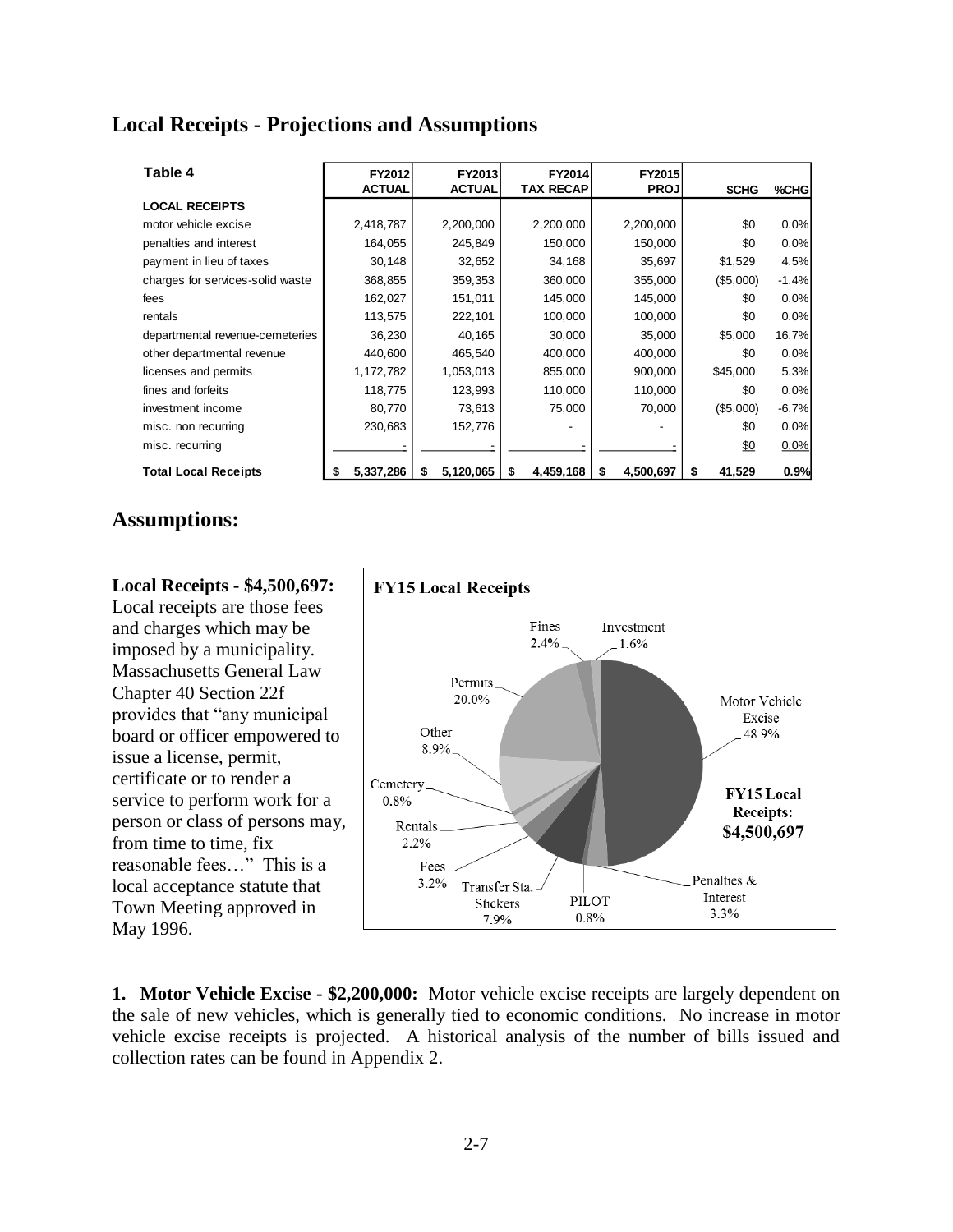**2. Penalties and Interest - \$150,000**: This category includes penalties charged for the late payment of real estate and motor vehicle excise bills, tax lien redemptions and interest accrued on deferred taxes. Large changes in this receipt category are due to payments in deferred taxes (elderly deferral), which cannot be projected with any certainty.

**3. PILOT-Payment in Lieu of Taxes - \$35,697:** The Town has a payment-in-lieu-of–taxes agreement with Weston Community Housing, Inc. for Merriam Village. In FY09, the PILOT was \$19,044. Because of financial difficulties at Merriam Village, the Board of Selectmen voted to approve a 50% reduction in the PILOT for FY10-FY12. In FY13, the payment increased to \$12,000 and in FY14 to \$13,000. The FY15 payment is expected to be \$14,000. The Town also receives a PILOT for Brook School Apartments, which is \$21,697, a 2.5% increase over FY14.

**4. Charges for Service - Solid Waste - \$355,000:** This amount reflects transfer station sticker fees. The current fee is \$215 per year with a reduced fee of \$132 for senior citizens. In addition, households that meet certain income requirements are eligible for a waiver of the fee. In FY13, 46 people took advantage of the transfer station fee waiver. In FY13, transfer station sticker fee revenue funded approximately 75% of the cost of this operation. The Board of Selectmen has set a goal of funding 70-75% of costs with fee revenue. Approximately \$12,000 of transfer station revenue is estimated to be received from recycling of certain materials.

**5. Fees - \$145,000:** This category includes Town Clerk fees, municipal lien certificate fees, Planning Board filing fees, police detail administration fees, stormwater review fees, and certain Board of Health inspection fees. A five year historical average can be found in Appendix 3.

**6. Rentals - \$100,000**: This category consists primarily of lease payments for two cell towers located at the Police Station, and the rental income for the Library, two Town-owned housing units, and the Melone homestead.

**7. Departmental Revenue - Cemeteries - \$35,000**: This category includes revenues from interments and foundations. The projection is conservatively based on a five-year historical average. (Also see, Cemetery Trust Fund in Table 5)

**8. Other Departmental Revenue - \$400,000**: This category primarily includes ambulance fees, but also includes emergency alarm system fees, false burglar and fire alarm fees, and other miscellaneous revenue.

**9. Licenses and Permits - \$900,000:** This category includes Building Department permit fees, Board of Health and Fire Department permit fees. A five-year historical average can be found in Appendix 4.

**10. Fines and Forfeits - \$110,000**: This category includes parking ticket, court, library and motor vehicle non-renewal fines and fees. The projection is conservatively based on a five-year historical average.

**12. Investment Income - \$70,000**: This projection is based on an average rate of return on the Town's average monthly cash balance. The average rate of return to date in FY14 is .07 %.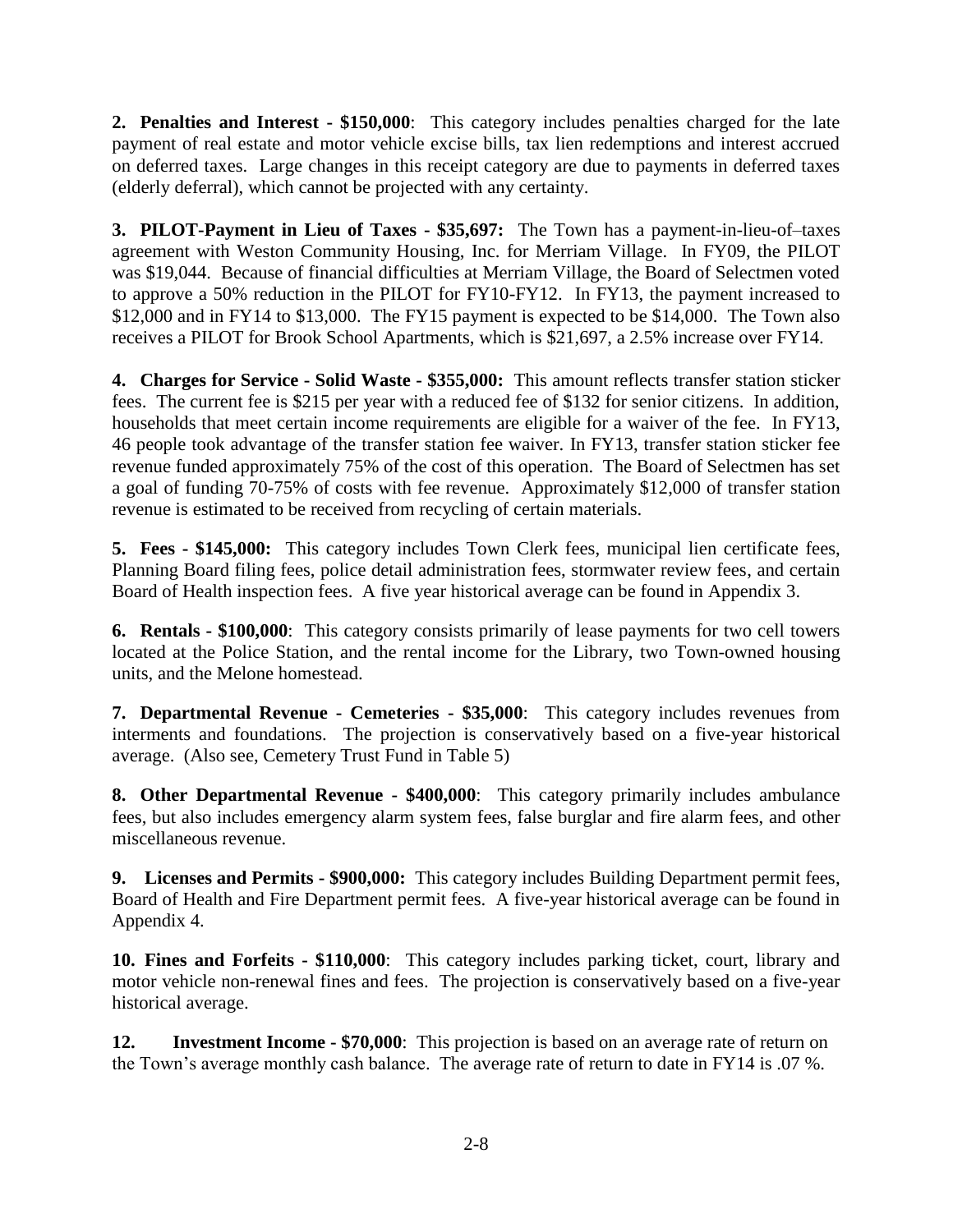#### **Prior Year Balances/Other - Projections and Assumptions**

| Table 5                                                    | <b>FY2012</b><br><b>ACTUAL</b> | <b>FY2013</b><br><b>ACTUAL</b> | FY2014<br><b>TAX RECAP</b> | <b>FY2015</b><br><b>PROJ</b> | \$CHG     | %CHG     |
|------------------------------------------------------------|--------------------------------|--------------------------------|----------------------------|------------------------------|-----------|----------|
| <b>PRIOR YR BAL/OTHER</b>                                  |                                |                                |                            |                              |           |          |
| unresv.fund bal. (free cash)                               | 2,400,000                      | 2,300,000                      | 2,300,000                  | 2,400,000                    | 100.000   | 4.3%     |
| free cash for capital projects                             | 863.479                        | 720.949                        | 860,000                    | 325,000                      | (535,000) | $-62.2%$ |
| overlay surplus<br>reserved for approp. (accrued inc.      | 250,000                        | 210,000                        | 213,000                    | 280,000                      | 67,000    | 31.5%    |
| litigation settlement)<br>reserved for appropriation (well | 75,000                         | 50,000                         | 25,000                     | 10.000                       | (15,000)  | $-60.0%$ |
| litigation settlement)                                     | 250,000                        | 250,000                        | 250,000                    | 250,000                      | \$0       | 0.0%     |
| cemetery trust fund                                        | 40,000                         | 35,000                         | 35,000                     | 35,000                       | \$0       | 0.0%     |
| Josiah Smith Tavern trust fund                             | 6,000                          | 6,000                          | 6,000                      | 6,000                        | \$0       | 0.0%     |
| <b>Total Reserves</b>                                      | 3,884,479                      | 3,571,949                      | 3,689,000                  | 3,306,000<br>S               | (383,000) | $-10.4%$ |

#### **Assumptions:**

**Prior Year Balances/Other - \$3,306,000:** This category includes those accounts that are either required by State law or established by Town Meeting. Appropriating funds from the accounts shown requires Town Meeting approval.

While not shown in this table, the Town Meeting annually votes to appropriate funds to a number of "continuing balance" accounts. These continuing balance accounts also function as a type of dedicated reserve account as the unexpended balance at the close of a fiscal year is carried forward to the next fiscal year. The Town established these continuing balance accounts to provide for annual level funding for a variety of capital type expenditures, such as facilities maintenance and technology-related replacements. The balances in these continuing balance accounts are shown in Appendix 5.

In addition, in 2006 the Board of Selectmen approved a Reserve Policy creating eleven different reserve categories to address specific needs. Funding of the reserves began in FY06. The status of the various Reserves is shown in Appendix 7.

**1. Unreserved Fund Balance/Free Cash - \$2,400,000:** The Department of Revenue certified Weston's Free Cash as of June 30, 2013 at \$3,182,126.

Undesignated fund balance/free cash is largely a function of:

- $\triangleright$  prior year revenue collections in excess of estimates, and
- $\triangleright$  prior year expenditures less than appropriations.

Appendix 6 provides a history of the Town's unreserved fund balance.

**2. Free Cash for Capital Projects - \$325,000:** An additional amount of free cash is proposed to be used for certain capital projects that are generally one-time in nature, not recurring. The list of capital projects to be proposed for approval can be found in Table II of the Capital Improvement Plan, Section 18.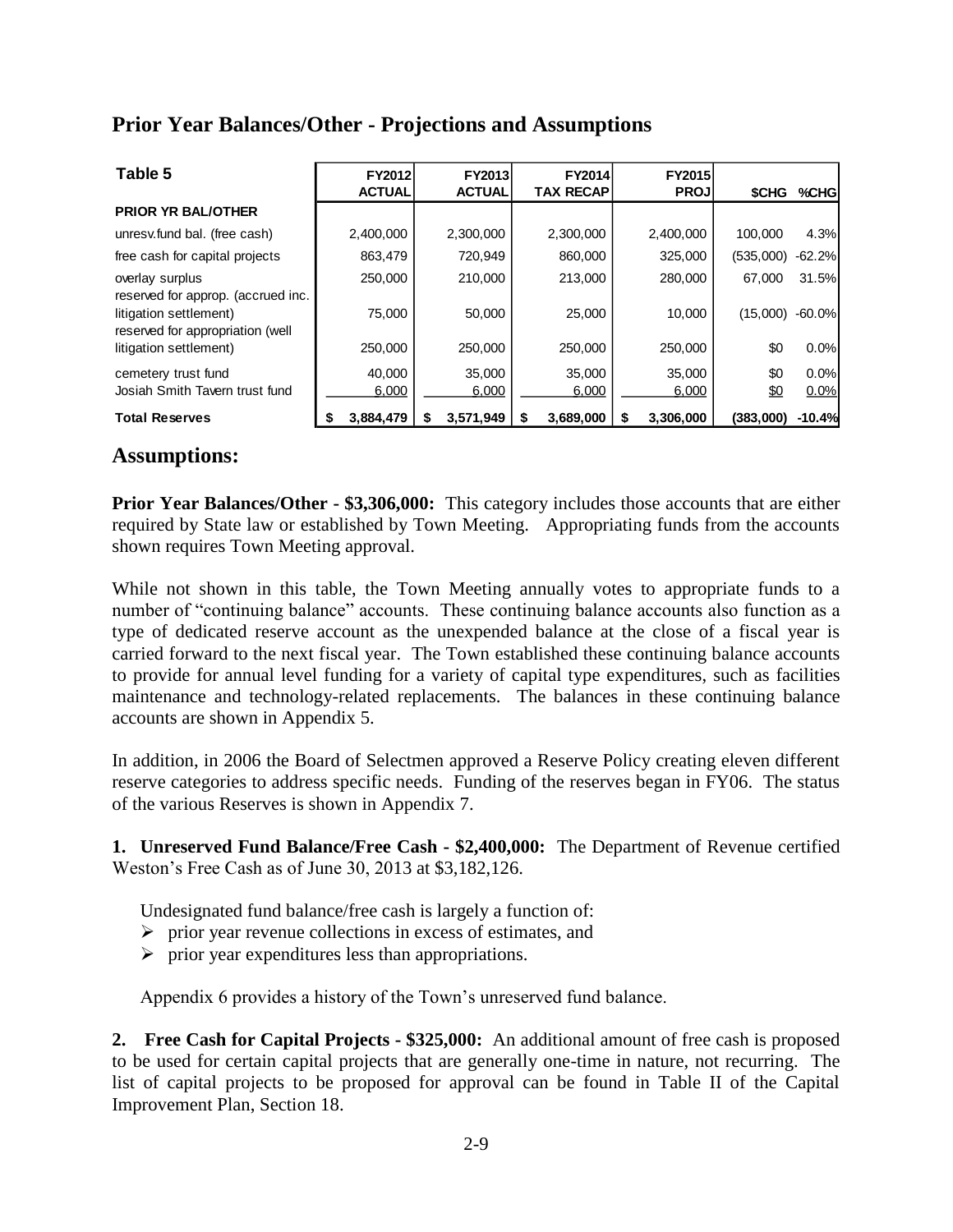**3. Overlay Surplus - \$280,000:** A reserve for property tax abatements and exemptions is created each year by way of the Overlay account. Overlay Surplus becomes available when it is determined that all claims for abatements and exemptions of a specific fiscal year have been resolved. Per state statute, this amount must be formally voted by the Board of Assessors before it is available for appropriation. The Board of Assessors has voted to declare surplus of \$280,000 from the FY13, FY12, FY11, FY07 and FY06 Overlay accounts. The Reserve Policy has created a reserve for property tax abatements that is funded by setting aside \$20,000 of overlay surplus each year, until a balance of \$200,000 is reached.

**4. Reserved for Appropriation - Accrued Income - Well Litigation Settlement - \$10,000**: This reserve account reflects the investment income from a settlement with the Turnpike Authority over the pollution of Town wells. Over the last three years, this trust fund has earned an average of \$35,405 in investment income per year, and has an accumulated balance of \$106,384 as of June 30, 2013. The amount recommended for FY15 has been reduced by \$15,000 in recognition of declining interest earned as a result of the market and a declining principal balance. These funds can be used for any municipal purpose.

**5. Reserved for Appropriation - Well Litigation Settlement - \$250,000**: This reserve account reflects the principal from a settlement with the Turnpike Authority over the pollution of Town wells. When the Town's reserve policy was implemented in FY06, the Finance Committee proposed using funds from this account to help fund the reserve policy recommendations. The rationale was that this is an undesignated reserve account and town meeting would simply be transferring the funds over time to designated reserve accounts. Since then, an annual appropriation from the Well Litigation Settlement principal has been made. The balance in this account as of June 30, 2013 is \$821,171.

**6. Cemetery Trust Fund - \$35,000:** This trust fund is the income earned from the perpetual care charge paid by residents purchasing cemetery plots in the Weston Cemetery. The June 30, 2013 balance in the perpetual care fund is \$1,085,749 (non-expendable).

**7. Josiah Smith Tavern Trust Fund - \$6,000**: This amount reflects the investment income from the Josiah Smith Tavern Trust Fund. The June 30, 2013 balance in this trust fund is \$199,992. This is a fully expendable trust fund.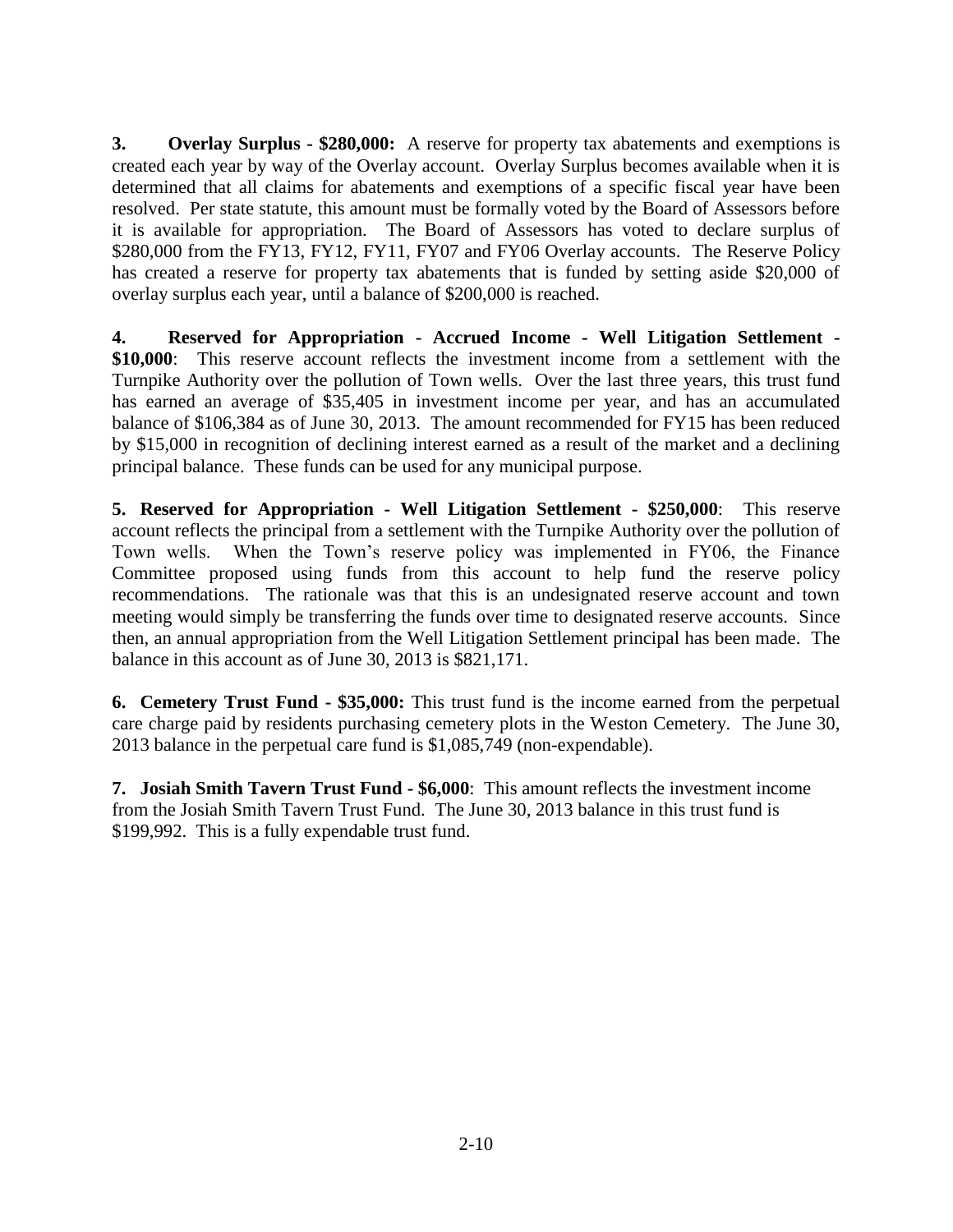#### **Reductions in Revenues - Projections and Assumptions**

| Table 6                                       | FY2012<br><b>ACTUAL</b> | FY2013<br><b>ACTUAL</b> | <b>TAX RECAP</b> | FY2014 | FY2015<br><b>PROJ</b> | \$CHG                    | %CHG    |
|-----------------------------------------------|-------------------------|-------------------------|------------------|--------|-----------------------|--------------------------|---------|
| <b>REDUCTIONS IN REVENUES</b>                 |                         |                         |                  |        |                       |                          |         |
| cherry sheet assessments                      | 321,454                 | 289,019                 | 275,070          |        | 275,070               | $\overline{\phantom{a}}$ | 0.0%    |
| cherry sheet offsets                          | 34,590                  | 34,144                  |                  | 33,519 | 31,843                | (1,676)                  | $-5.0%$ |
| overlay (abatements)                          | 458,354                 | 430,916                 | 434,643          |        | 450,000               | 15,357                   | 3.5%    |
| school reimbursements                         | 798,603                 | 798,607                 | 724,226          |        | 724,226               | $\overline{\phantom{a}}$ | 0.0%    |
| overlay deficits                              |                         |                         |                  |        |                       | $\overline{\phantom{a}}$ | 0.0%    |
| contribution to recreation<br>enterprise fund | 458,825                 | 461,718                 | 461,655          |        | 464,423               | 2,768                    | 0.6%    |
| <b>Total Reductions in Rev.</b>               | 2,071,826               | 2,014,404               | 1,929,113<br>S   |        | 1,945,562<br>S        | 16,449                   | 0.9%    |

#### **Assumptions:**

**Reductions in Revenues - \$1,945,562:** This table reflects offsets to revenues for certain accounts that do not require Town Meeting appropriation but are, in fact, expenditures of the Town.

**1. State (Cherry Sheet) Assessments - \$275,070**: Cherry Sheet Assessments are charges levied for services provided to the Town by State and other governmental agencies (e.g., MBTA). These charges are projected to be level funded in FY15.

**2. State (Cherry Sheet) Offsets - \$31,843**: State Aid distributions (see Table 3) include certain State categorical grants. The programs that comprise this category include School Lunch and Library grants. These grants must be used for specific purposes and may be expended without Town Meeting appropriation. While they are a component of State Aid revenue (see Table 3), these amounts are shown as a reduction in revenue available for Town Meeting appropriation because of their specific categorical nature. This amount is projected to be reduced by 5% in FY15.

**3. Overlay - \$450,000**: The Overlay is a reserve account used for property tax abatements and statutory tax exemptions. The preliminary estimate for this account, subject to approval by the Board of Assessors, has been set at \$450,000. Approximately \$45,000 is to fund statutory tax exemptions that are granted to the elderly, infirm and veterans. The State reimburses the Town approximately \$15,000 for these exemptions. Any Overlay amount not needed in a particular year is released as overlay surplus by the Board of Assessors for use in funding future operating budgets (see Table 5).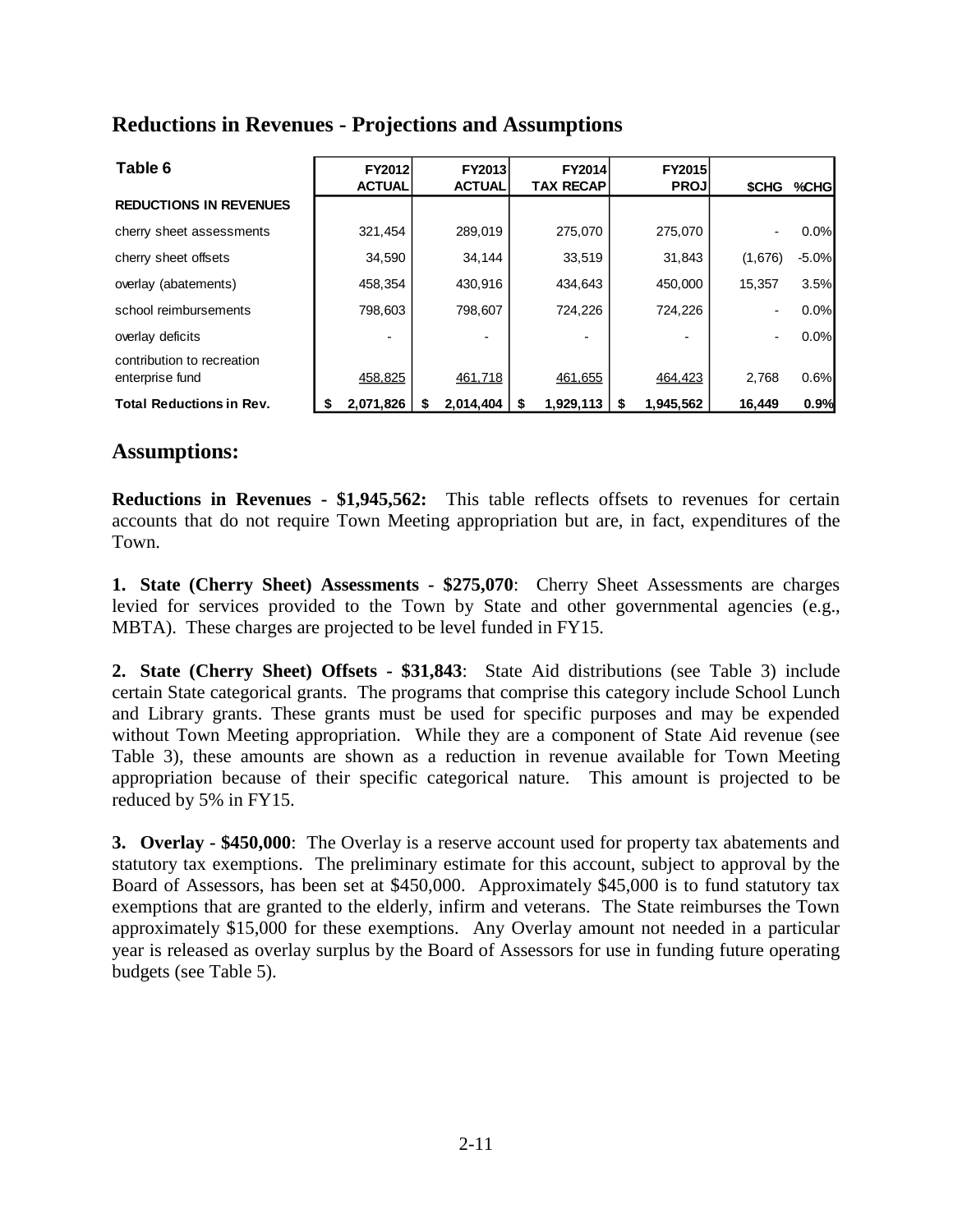**4. School Building Reimbursements - \$724,226**: As part of Weston's State Aid (Table 3), the Town receives reimbursements for the construction costs associated with the Field School and High School renovation projects. Since these projects are funded through Proposition 2  $\frac{1}{2}$  debt exclusions, the reimbursements must be used to offset the debt service payments associated with these projects. The debt service is being refunded in February 2014 and the actual debt service figures will be updated and reduced prior to the Annual Town Meeting.

**5. Overlay Deficits - \$0:** There is no overlay deficit contemplated at this time. As recommended by the Reserve Policy, \$180,000 has been retained in the overlay account in case of an overlay deficit. The Town also has the ability to fund an overlay deficit from unused levy capacity.

**6. Contribution to Recreation Enterprise Fund - \$464,423:** Approximately 70% of the Recreation Department budget is covered by fee revenue. The remaining 30%, or \$464,423 allocated for FY15, is funded by the tax levy. We show this tax contribution in the "reduction in revenues" section since these funds are not otherwise available to fund the general fund portion of the budget.

### **Other Revenues – Projections and Assumptions**

| Table 7                                            | <b>FY2012</b><br><b>ACTUAL</b> | <b>FY2013</b><br><b>ACTUAL</b> | <b>FY2014</b><br><b>TAX RECAP</b> | <b>FY2015</b><br><b>PROJ</b> | <b>SCHG</b> | %CHG |
|----------------------------------------------------|--------------------------------|--------------------------------|-----------------------------------|------------------------------|-------------|------|
| <b>OTHER REVENUES</b>                              |                                |                                |                                   |                              |             |      |
| transfer from water enterprise<br>fund             | 314,322                        | 300,184                        | 319,825                           | 326,222                      | 6,397       | 2.0% |
| transfer from brook school apts<br>enterprise fund | 136,133                        | 136,930                        | 155,676                           | 158,790                      | 3,114       | 2.0% |
| reappropriate continuing balances                  | ٠                              |                                | -                                 | -                            |             | 0.0% |
| <b>Total Other Revenues</b>                        | 450.455                        | $437.114$ S<br>՝ Տ             | 475.501                           | 485.011                      | 9,510       | 2.0% |

### **Assumptions:**

- **1. Transfer from Water Enterprise Fund - \$326,222:** This is the amount that the Water Enterprise fund contributes to the General Fund to offset those Enterprise Fund expenses that are included in the General Fund (e.g., health insurance, pension, liability insurance, billing and collection costs, etc.). A 2% increase is projected.
- **2. Transfer from Brook School Apartments Enterprise Fund - \$158,790:** This is the amount that the Brook School Apartments Enterprise fund contributes to the General Fund to offset those Enterprise Fund expenses that are included in the General Fund (e.g., health insurance, pension, liability insurance, etc.). A 2% increase is projected.
- **3. Re-appropriate Continuing Balances - \$0**: There are no balances available to be reappropriated in FY15.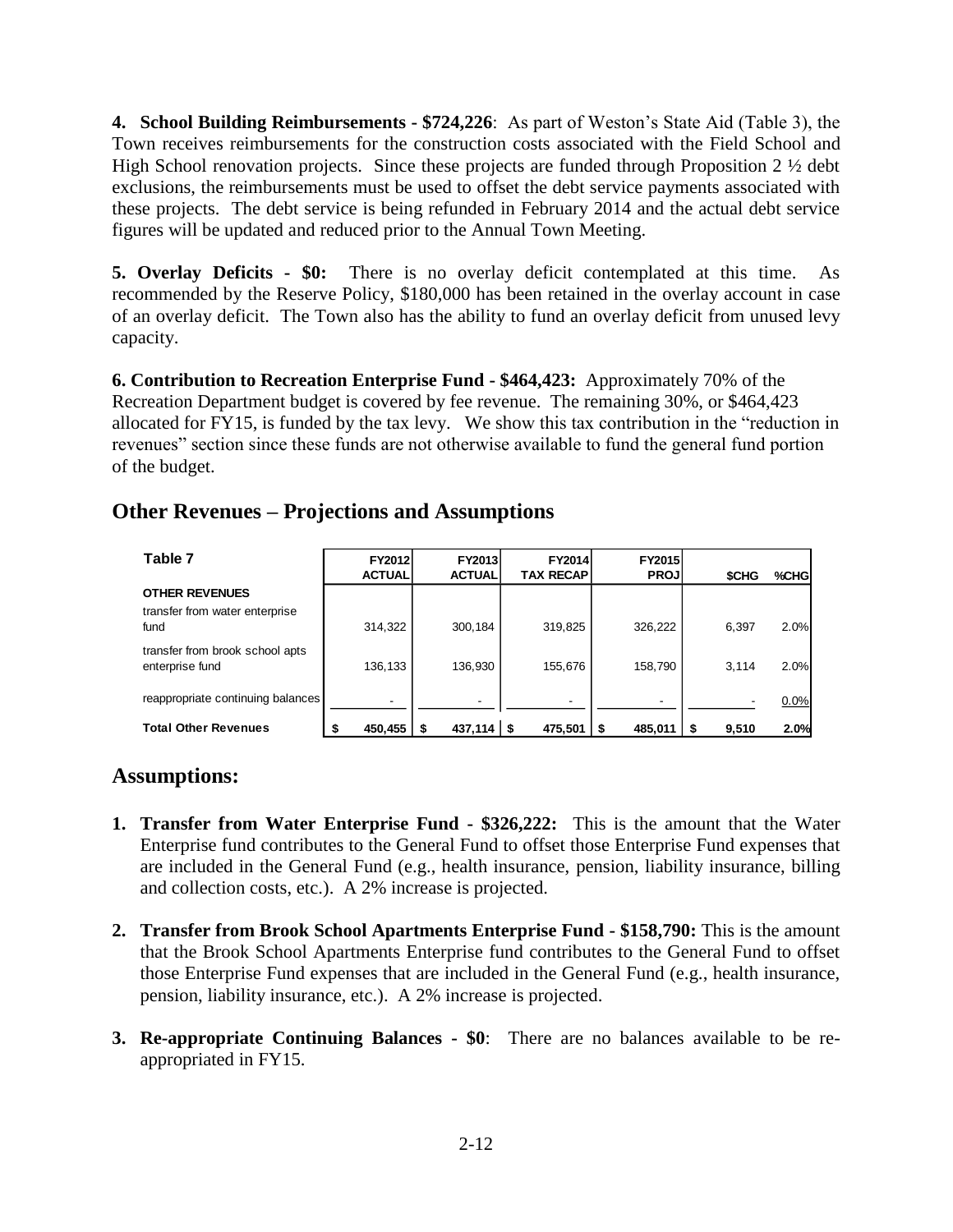|               | A               | В                       | C                       | D                            | Е                 | F                     | G                                | н                               |                       | J                           |         |
|---------------|-----------------|-------------------------|-------------------------|------------------------------|-------------------|-----------------------|----------------------------------|---------------------------------|-----------------------|-----------------------------|---------|
|               |                 |                         |                         |                              |                   |                       |                                  | <b>Allowable Amount</b>         |                       |                             |         |
| <b>Fiscal</b> | <b>Starting</b> | Annual 2 1/2% Amount of |                         | Increase<br><b>From New</b>  | <b>Total Levy</b> | Exempt<br><b>Debt</b> | Community<br><b>Preservation</b> | which may be<br>Raised from the | <b>Unused</b><br>Levy | <b>Actual</b><br><b>Tax</b> |         |
| Year          | <b>Balance</b>  | Increase                |                         | <b>Override Construction</b> | Limit             | <b>Exclusion</b>      | <b>Act Surcharge</b>             | <b>Property Tax</b>             | Capacity              | Levy                        | $% +/-$ |
| 1990          |                 |                         |                         |                              | \$16,400,270      | \$1,101,576           |                                  | \$17,501,846                    |                       |                             |         |
| 1991          | \$16,400,270    | \$410,007               | \$800,000               | \$138,363                    | \$17,748,640      | \$1,263,054           |                                  | \$19,011,694                    | \$95,980              | \$18,915,714                |         |
| 1992          | \$17,748,640    | \$443,716               | \$700,000               | \$86,219                     | \$18,978,575      | \$1,454,928           |                                  | \$20,433,503                    | \$87,498              | \$20,346,005                | 7.56%   |
| 1993          | \$18,978,575    | \$474,464               | \$0                     | \$203,406                    | \$19,656,445      | \$1,463,929           |                                  | \$21,120,374                    | \$347,706             | \$20,772,668                | 2.10%   |
| 1994          | \$19,656,445    | \$491,411               | \$200,000               | \$261,247                    | \$20,609,103      | \$1,483,922           |                                  | \$22,093,025                    | \$366,096             | \$21,726,929                | 4.59%   |
| 1995          | \$20,609,103    | \$515,228               | \$300,000               | \$455,789                    | \$21,880,120      | \$1,884,404           |                                  | \$23,764,524                    | \$899,271             | \$22,865,253                | 5.24%   |
| 1996          | \$21,880,120    | \$547,003               | \$0                     | \$474,531                    | \$22,901,654      | \$2,270,573           |                                  | \$25,172,227                    | \$686,855             | \$24,485,372                | 7.09%   |
| 1997          | \$22,901,654    | \$572,541               | \$0                     | \$460,225                    | \$23,934,420      | \$2,392,836           |                                  | \$26,327,256                    | \$727,019             | \$25,600,237                | 4.55%   |
| 1998          | \$23,934,420    | \$598,361               | \$0                     | \$654,277                    | \$25,187,058      | \$2,439,162           |                                  | \$27,626,220                    | \$598,084             | \$27,028,136                | 5.58%   |
| 1999          | \$25,187,058    | \$629,676               | \$0                     | \$732,355                    | \$26,549,089      | \$2,816,518           |                                  | \$29,365,607                    | \$702,499             | \$28,663,108                | 6.05%   |
| 2000          | \$26,549,089    | \$663,727               | \$0                     | \$682,631                    | \$27,895,447      | \$2,806,386           |                                  | \$30,701,833                    | \$880,621             | \$29,821,212                | 4.04%   |
| 2001          | \$27,895,447    | \$697,386               | \$590,000               | \$676,910                    | \$29,859,743      | \$4,083,299           |                                  | \$33,943,042                    | \$1,143,212           | \$32,799,830                | 9.99%   |
| 2002          | \$29,859,743    | \$746,494               | \$500,000               | \$1,140,934                  | \$32,247,171      | \$4,625,636           | \$935,343                        | \$37,808,150                    | \$667,493             | \$37,140,657                | 13.23%  |
| 2003          | \$32,247,171    | \$806,179               | \$0                     | \$1,222,514                  | \$34,275,864      | \$5,556,443           | \$1,051,629                      | \$40,883,936                    | \$258,924             | \$40,625,012                | 9.38%   |
| 2004          | \$34,275,864    | \$856,897               | \$0                     | \$1,944,757                  | \$37,077,518      | \$5,599,897           | \$1,122,336                      | \$43,799,751                    | \$1,056,079           | \$41,621,336                | 2.45%   |
| 2005          | \$37,077,518    | \$926,938               | \$0                     | \$1,051,747                  | \$39,056,203      | \$5,664,033           | \$1,189,090                      | \$45,909,326                    | \$961.844             | \$43,758,392                | 5.13%   |
| 2006          | \$39,056,203    |                         | \$976,405 \$1,370,000   | \$1,322,894                  | \$42,725,502      | \$5,921,946           | \$1,315,380                      | \$49,962,828                    | \$334,825             | \$48,312,623                | 10.41%  |
| 2007          | \$42,725,502    |                         | \$1,068,138 \$1,100,000 | \$1,420,504                  | \$46,314,144      | \$6,476,639           | \$1,487,807                      | \$54,278,591                    | \$1,348,450           | \$51,442,333                | 6.48%   |
| 2008          | \$46,314,143    | \$1,157,854             | \$0                     | \$1,049,715                  | \$48,521,712      | \$7,463,699           | \$1,487,807                      | \$57,473,218                    | \$1,544,858           | \$54,440,553                | 5.83%   |
| 2009          | \$48,521,712    | \$1,213,043             | \$0                     | \$1,122,064                  | \$50,856,819      | \$7,391,435           | \$1,559,964                      | \$59,808,218                    | \$1,249,920           | \$56,998,334                | 4.70%   |
| 2010          | \$50,856,820    | \$1,271,421             | \$0                     | \$1,111,655                  | \$53,239,896      | \$7,205,908           | \$1,592,001                      | \$62,037,805                    | \$2,370,474           | \$58,075,330                | 1.89%   |
| 2011          | \$53,239,896    | \$1,330,997             | \$0                     | \$1,470,272                  | 56,041,165        | \$6,810,118           | \$1,640,490                      | \$64,491,774                    | \$2,930,717           | \$59,920,567                | 3.18%   |
| 2012          | \$56,041,165    | \$1,401,029             | \$0                     | \$897,752                    | 58,339,946        | \$7,266,714           | \$1,730,733                      | \$67,337,393                    | \$2,350,404           | \$63,256,256                | 5.57%   |
| 2013          | \$58,339,946    | \$1,458,499             | \$0                     | \$1,156,485                  | 60,954,930        | \$6,747,256           | \$1,774,072                      | \$69,476,258                    | \$3,278,852           | \$64,423,334                | 1.85%   |
| 2014          | \$60,954,930    | \$1,523,873             | \$0                     | \$1,020,267                  | 63,499,070        | \$7,671,685           | \$1,876,970                      | \$73,047,725                    | \$3,180,739           | \$67,990,016                | 5.54%   |

#### **Appendix 1: Levy Limit 25-Year History: Fiscal Years 1990-2014**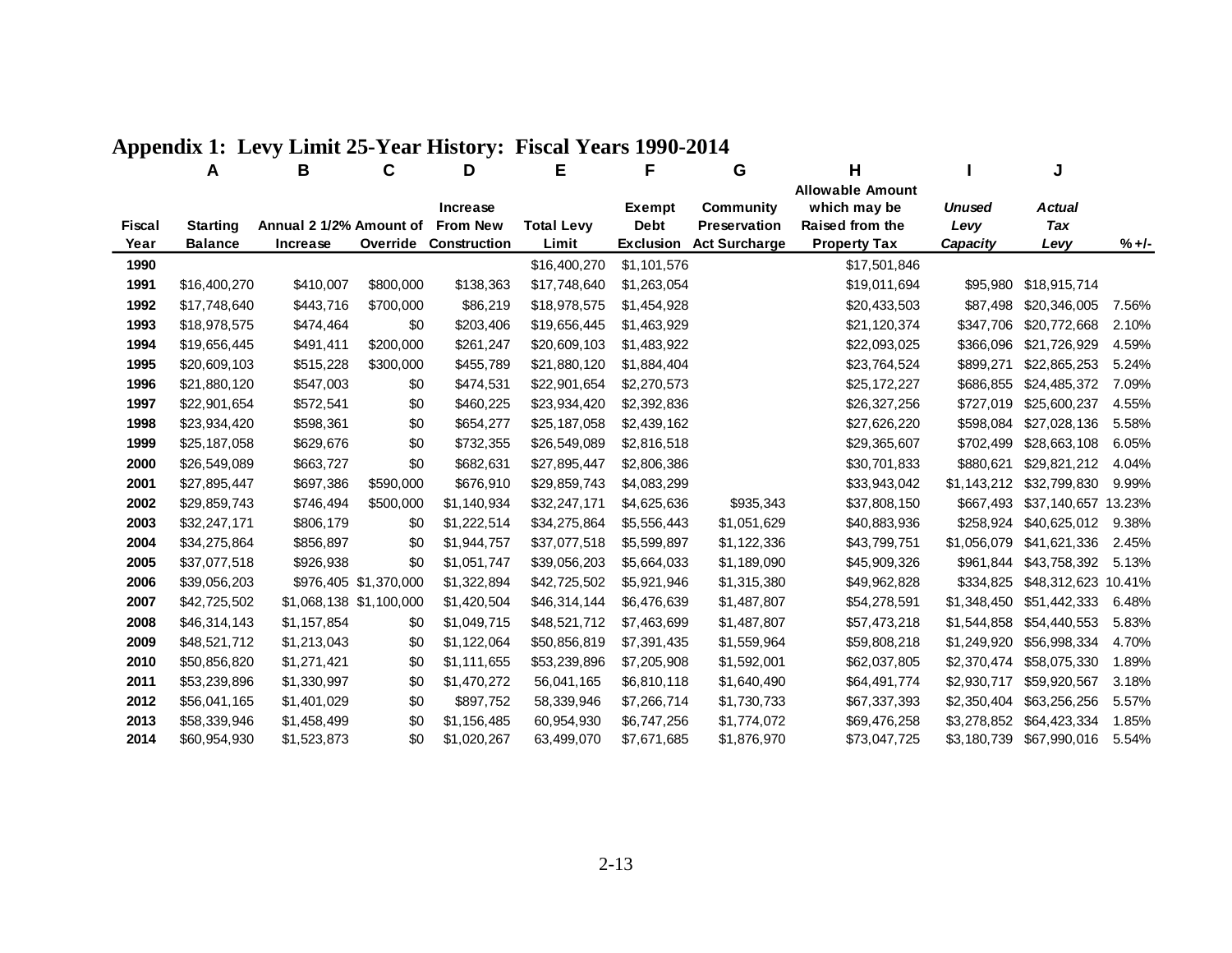#### **Appendix 2: Motor Vehicle Excise Revenue**

|                           |                         | FY2010           |          |                | FY2011                 |          | FY2012                  |                        |          |        | FY2013         |                  |                                           |       |
|---------------------------|-------------------------|------------------|----------|----------------|------------------------|----------|-------------------------|------------------------|----------|--------|----------------|------------------|-------------------------------------------|-------|
|                           |                         |                  |          |                |                        |          |                         |                        |          | late   |                |                  |                                           | late  |
|                           |                         |                  | Avg. per |                |                        | Avg. per |                         |                        | Avg. per | commit |                |                  |                                           | commi |
| Comm.#                    | # of bills              | Amt. billed      | bill     |                | # of bills Amt. billed | bill     |                         | # of bills Amt. billed | bill     |        |                |                  | ment # of bills Amt. billed Avg. per bill | tment |
| $\overline{c}$            | 451                     | 188,946          | 419      | $\mathbf 2$    | 260                    | 130      |                         |                        |          |        |                |                  |                                           |       |
| 3                         |                         |                  |          | 374            | 203,551                | 544      |                         |                        |          |        |                |                  |                                           |       |
| $\sqrt{4}$                | 529                     | 195,285          | 369      | 412            | 188,295                | 457      | 259                     | 89,390                 | 345      | 2011   | 332            | 111,409          | 336                                       | 2012  |
| $\mathbf 5$               | 296                     | 70,718           | 239      | 359            | 86,555                 | 241      | 320                     | 93,477                 | 292      | 2011   | 255            | 56,824           | 223                                       | 2012  |
| 6                         | 288                     | 37,036           | 129      | 295            | 46,597                 | 158      | 270                     | 34,486                 | 128      | 2011   | 320            | 44,696           | 140                                       | 2012  |
| $\overline{7}$            | 200                     | 14,114           | 71       | 256            | 16,613                 | 65       | 264                     | 18,241                 | 69       | 2011   | 265            | 15,439           | 58                                        | 2012  |
| 8                         | 3                       | 7,992            | 2,664    | 18             | 3,301                  | 183      | 23                      | 2,471                  | 107      | 2011   | 8              | 4,690            | 586                                       | 2012  |
| 9                         |                         |                  |          | 3              | 568                    | 189      | 6                       | 3,456                  | 576      | 2011   | $\mathbf{1}$   | 66               | 66                                        | 2012  |
| 901                       |                         |                  |          |                |                        |          |                         |                        |          |        |                |                  |                                           |       |
| 901                       |                         |                  |          |                |                        |          |                         |                        |          |        |                |                  |                                           |       |
| 901                       |                         |                  |          |                |                        |          |                         |                        |          |        |                |                  |                                           |       |
| 902                       |                         |                  |          |                |                        |          |                         |                        |          |        |                |                  |                                           |       |
| 903                       |                         |                  |          |                |                        |          |                         |                        |          |        |                |                  |                                           |       |
| 903                       |                         |                  |          |                |                        |          |                         |                        |          |        |                |                  |                                           |       |
| 906                       |                         |                  |          |                |                        |          |                         |                        |          |        |                |                  |                                           |       |
| 50                        |                         |                  |          |                |                        |          |                         |                        |          |        |                |                  |                                           |       |
| 99                        |                         |                  |          | 15             | 1,883                  | 126      | 10                      | 1,173                  | 117      | 2012   |                |                  |                                           |       |
| 101                       | 3                       | 563              | 188      | 6              | 1,209                  | 126      | $\overline{7}$          | 2,040                  | 291      | 2012   | 6              | 1,235            | 206                                       | 2013  |
| 102                       |                         |                  |          | 4              | 1,228                  | 307      | 5                       | 809                    | 162      | 2012   |                |                  |                                           |       |
| 103                       | $\mathbf 5$             | 561              | 112      | $\mathbf{1}$   | 54                     | 54       | $\overline{\mathbf{c}}$ | 715                    | 358      | 2011   | $\mathbf{1}$   | 124              | 124                                       | 2012  |
| 104                       | $\overline{\mathbf{4}}$ | 1,137            | 284      | 3              | 1,025                  | 342      | 4                       | 1,616                  | 404      |        | $\overline{2}$ | 387              | 194                                       | 2012  |
| 105                       |                         |                  |          | $\overline{2}$ | 227                    | 113      | $\mathbf{1}$            | 86                     | 86       | 2009   |                |                  |                                           |       |
| 106                       |                         |                  |          |                |                        |          | $\mathbf{1}$            | 754                    | 754      | 2010   |                |                  |                                           |       |
| 107                       |                         |                  |          |                |                        |          |                         |                        |          |        | $\mathbf{1}$   | 10.31            | 10                                        | 2012  |
| 108                       |                         |                  |          |                |                        |          |                         |                        |          |        |                |                  |                                           |       |
| 9                         |                         |                  |          | 83             | 8,403                  | 101      |                         |                        |          |        |                |                  |                                           |       |
| 10                        | 11                      | 2,225            | 202      |                |                        |          |                         |                        |          |        |                |                  |                                           |       |
| 11                        | 9                       | 88               | 10       | $\overline{7}$ | 1,054                  | 151      |                         |                        |          |        |                |                  |                                           |       |
| 12                        |                         |                  |          |                |                        |          |                         |                        |          |        |                |                  |                                           |       |
| 13                        |                         |                  |          |                |                        |          |                         |                        |          |        |                |                  |                                           |       |
| 1                         | 9,110                   | 1,606,119        | 176      | 9,218          | 1,694,221              | 184      | 9,257                   | 1,751,898              | 189      | 2012   | 9,433          | 1,891,195        | 200                                       | 2013  |
| $\sqrt{2}$                |                         |                  |          | 589            | 316,958                | 538      | 565                     | 319,335                | 565      | 2012   | 528            | 304,993          | 578                                       | 2013  |
| $\ensuremath{\mathsf{3}}$ |                         |                  |          | 313            | 131,589                | 420      | 352                     | 165,380                | 470      | 2012   | 466            | 213,689          | 459                                       | 2013  |
| 4                         |                         |                  |          |                |                        |          |                         |                        |          |        |                |                  |                                           |       |
| $\mathbf 5$               |                         |                  |          |                |                        |          |                         |                        |          |        |                |                  |                                           |       |
| 6                         |                         |                  |          |                |                        |          |                         |                        |          |        |                |                  |                                           |       |
| $\overline{7}$            |                         |                  |          |                |                        |          |                         |                        |          |        |                |                  |                                           |       |
| 8                         |                         |                  |          |                |                        |          |                         |                        |          |        |                |                  |                                           |       |
| 9                         |                         |                  |          |                |                        |          |                         |                        |          |        | 8              | 1,093            | 137                                       | 2013  |
| 99                        |                         |                  |          | 14             | 1,488                  | 106      |                         |                        |          |        | $\overline{2}$ | 633              | 316                                       | 2013  |
| 102                       |                         |                  |          | $\mathbf{1}$   | 3,044                  | 3,044    |                         |                        |          |        |                |                  |                                           |       |
| 104                       |                         |                  |          |                |                        |          |                         |                        |          |        |                |                  |                                           |       |
| 105                       |                         |                  |          |                |                        |          | 3                       | 147                    | 49       |        |                |                  |                                           |       |
| 106                       |                         |                  |          |                |                        |          | $\overline{2}$          | 205                    | 103      | 2011   |                |                  |                                           |       |
| totals                    |                         | 10,909 2,124,783 | 195      |                | 11,975 2,708,122       | 226      |                         | 11,351 2,485,679       | 219      |        |                | 11,628 2,646,482 | 228                                       |       |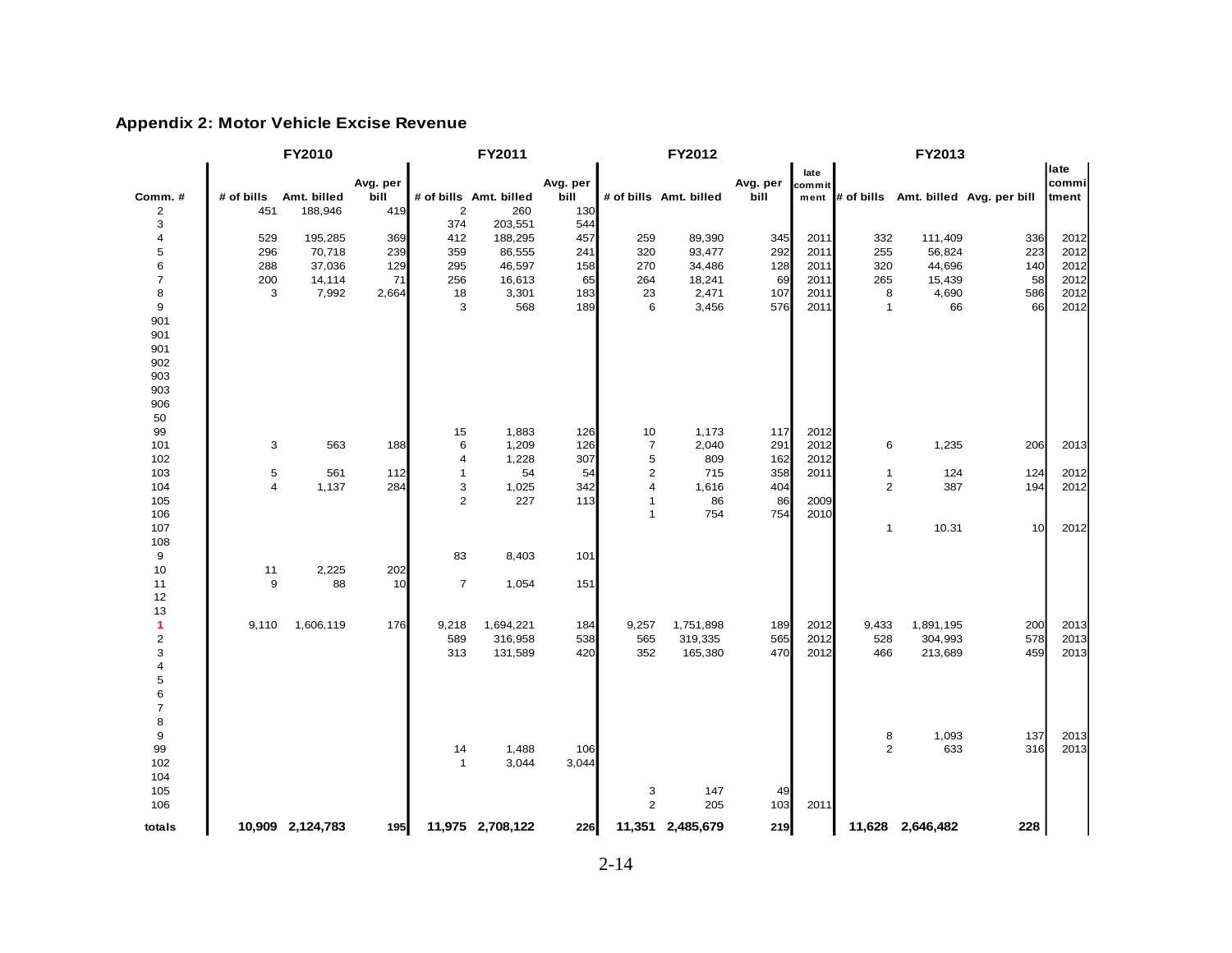# **Appendix 3: Fees**

|                                              | Actual      | Actual      | <b>Actual</b> | Actual      | Actual      | Proj.       | FY09-13 |
|----------------------------------------------|-------------|-------------|---------------|-------------|-------------|-------------|---------|
|                                              | <b>FY09</b> | <b>FY10</b> | <b>FY11</b>   | <b>FY12</b> | <b>FY13</b> | <b>FY14</b> | average |
| municipal liens (Finance)                    | 11,000      | 11,375      | 14,850        | 14,600      | 14,675      | 14,000      | 13,300  |
| alarm systems - one-time initial fee (Fire)  | 6,700       | 5,600       | 6,300         | 7,800       | 6,910       | 5,000       | 6,662   |
| crescent st historic district commission     |             |             |               |             |             |             |         |
| town clerk fees/service (Clerk)              | 11,395      | 13,210      | 15,448        | 15,416      | 13,120      | 15,000      | 13,718  |
| town clerk fees/justice of the peace (Clerk) |             | 300         | 500           | 200         | 500         |             | 300     |
| board of appeals                             | 11,562      | 12,900      | 11,250        | 9,600       | 9,700       | 11,000      | 11,002  |
| planning board filings                       | 13,760      | 28,780      | 21,475        | 20,150      | 10,900      | 17,100      | 19,013  |
| police misc.                                 | 1,787       | 1,518       | 1,689         | 1,587       | 1,913       | 1,500       | 1,699   |
| engineer prints & plans (DPW)                | 400         | 186         | 280           | 146         | 455         | 250         | 293     |
| <b>BOH</b> flu                               |             |             |               |             |             |             | 0       |
| conservation-sale of firewood                | 540         | 230         | 215           |             | 100         | 200         | 217     |
| conservation-community gardens               | 957         | 1,060       | 1,470         | 1,341       | 1,435       | 900         | 1,253   |
| police detail                                | 47,215      | 35,931      | 42,581        | 46,789      | 38,578      | 41,000      | 42,219  |
| constable fees (Police)                      | 70          | 135         | 125           | 128         | 100         | 50          | 112     |
| <b>BOH</b> soil testing fee                  | 18,450      | 19,350      | 17,000        | 20,500      | 23,250      | 17,000      | 19,710  |
| <b>BOH Title 5 fee</b>                       | 3,055       | 4,750       | 4,050         | 3,895       | 4,350       | 3,000       | 4,020   |
| historical commission-demolition app.        | 2,830       | 4,425       | 3,375         | 3,825       | 3,375       | 2,000       | 3,566   |
| emergency alarm fees* (Fire)                 | 19,200      | 17,400      | 900           |             |             | 17,000      | 7,500   |
| false burglar alarm charges                  |             |             |               |             |             |             | 0       |
| stormwater review fees (DPW)                 |             | 450         | 4,200         | 16,050      | 21,650      |             | 8,470   |
| <b>TOTAL</b>                                 | 148,920     | 157,599     | 145,709       | 162,027     | 151,011     | 145,000     | 157,288 |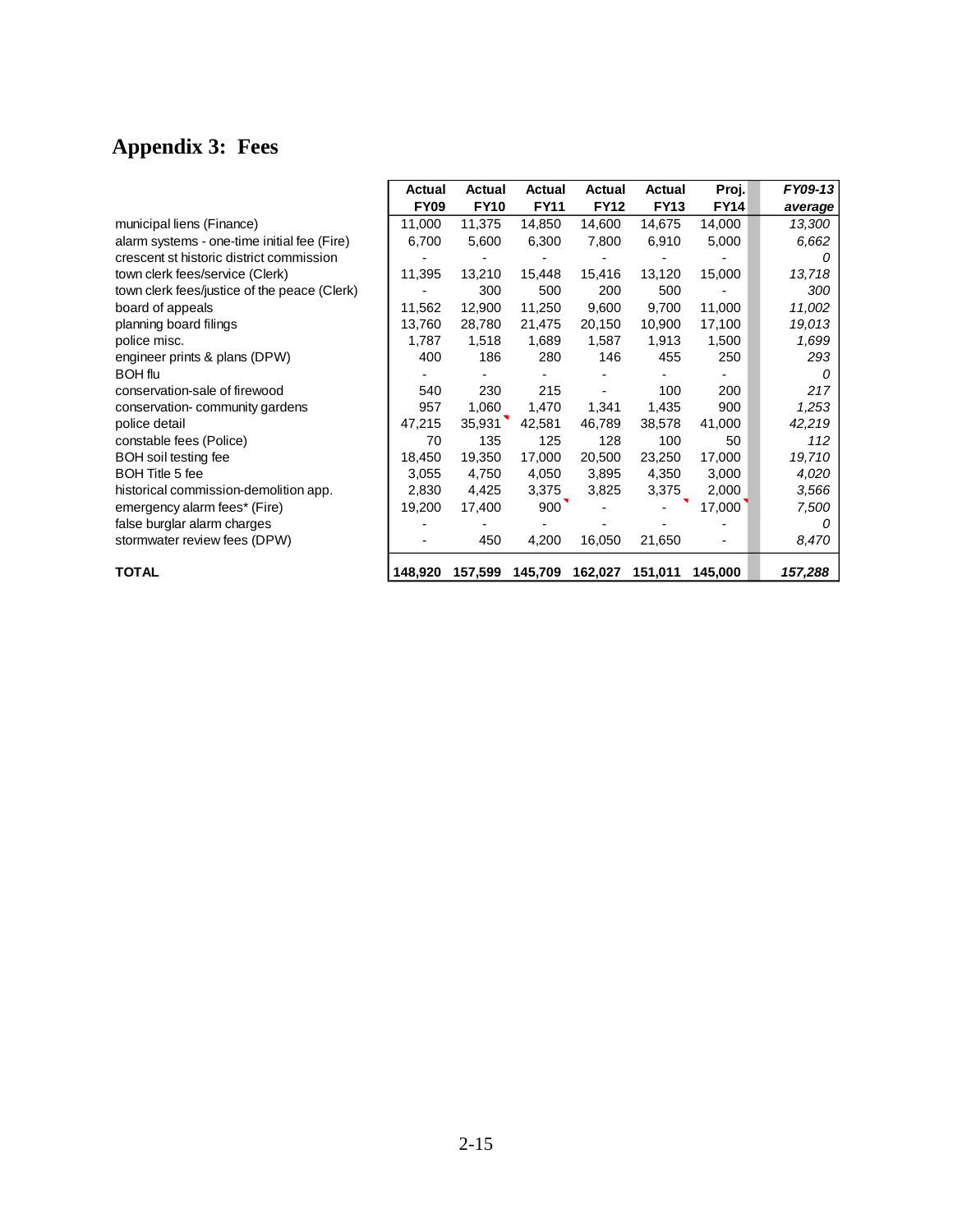# **Appendix 4: Permits and Licenses Revenue**

| <b>BUILDING DEPT. FEES</b><br><b>Bldg. Permits</b> | Actual<br><b>FY09</b> | Actual<br><b>FY10</b> | Actual<br><b>FY11</b> | Actual<br><b>FY12</b> | <b>Actual</b><br><b>FY13</b> | FY09-13<br>average |
|----------------------------------------------------|-----------------------|-----------------------|-----------------------|-----------------------|------------------------------|--------------------|
| July                                               | 48,451                | 169,176               | 118,118               | 36,814                | 39,302                       | 82,372             |
| August                                             | 40,346                | 79,223                | 88,724                | 98,494                | 66,460                       | 74,649             |
| September                                          | 109,303               | 8,165                 | 31,329                | 47,701                | 78,417                       | 54,983             |
| October                                            | 29,565                | 47,674                | 97,759                | 83,716                | 86,221                       | 68,987             |
| November                                           | 27,421                | 27,643                | 64,015                | 107,234               | 95,158                       | 64,294             |
| December                                           | 76,704                | 27,418                | 51,999                | 76,878                | 19,327                       | 50,465             |
| January                                            | 122,358               | 15,055                | 64,074                | 23,925                | 36,577                       | 52,398             |
| February                                           | 480,104               | 34,608                | 27,005                | 32,821                | 20,840                       | 119,076            |
| March                                              | 19,308                | 16,357                | 67,531                | 72,680                | 9,090                        | 36,993             |
| April                                              | 20,059                | 60,372                | 89,621                | 59,916                | 87,391                       | 63,472             |
| May                                                | 75,764                | 9,971                 | 27,429                | 137,018               | 66,284                       | 63,293             |
| June                                               | 33,570                | 117,092               | 115,682               | 46,969                | 88,016                       | 80,266             |
| <b>Bldg. Permits Subtotal</b>                      | 1,082,953             | 612,754               |                       |                       |                              | 817,932            |
|                                                    |                       |                       | 843,286               | 824,166               | 693,083                      |                    |
|                                                    |                       |                       |                       |                       |                              |                    |
| Wiring inspection fees                             | 63,605                | 154,225               | 84,023                | 83,363                | 65,950                       | 91,341             |
| Gas/plumbing fees                                  | 37,616                | 33,143                | 31,894                | 38,255                | 43,368                       | 36,193             |
| Sheetmetal fees                                    | 0                     | 0                     | 0                     | 23,141                | 24,466                       | 4,628              |
| <b>TOTAL BLDG. DEPT. FEES</b>                      | 1,184,174             | 800,122               | 959,203               | 968,925               | 826,867                      | 950,094            |
|                                                    |                       |                       |                       |                       |                              |                    |
| <b>BOARD OF HEALTH FEES</b>                        |                       |                       |                       |                       |                              |                    |
| Bd of Health permits                               | 47,600                | 41,975                | 46,300                | 52,325                | 61,750                       | 49,245             |
| Bd of Health septic system application permits     | 38,100                | 32,550                | 35,100                | 47,300                | 43,350                       | 39,760             |
| <b>TOTAL BD OF HEALTH FEES</b>                     | 85,700                | 74,525                | 81,400                | 99,625                | 105,100                      | 89,005             |
|                                                    |                       |                       |                       |                       |                              |                    |
| <b>TOTAL FEES</b>                                  | 1,269,874             |                       | 874,647 1,040,603     | 1,068,550             | 931,967                      | 1,039,099          |
|                                                    |                       |                       |                       |                       |                              |                    |
| <b>Permits &amp; Licenses</b>                      |                       |                       |                       |                       |                              |                    |
| fish & game licenses (ACO)                         | 55                    | 121                   | 207                   | 43                    |                              | 109                |
| victuallers/liquor licenses (Selectmen)            | 4,550                 | 2,400                 | 2,400                 | 2,400                 | 15,850                       | 2,430              |
| town clerk licenses                                | 920                   | 1,030                 | 815                   | 500                   | 495                          | 886                |
| <b>Bd of Health licenses</b>                       | 17,200                | 17,825                | 18,000                | 19,600                | 19,575                       | 18,090             |
| dog licenses (ACO)                                 | 6,569                 | 14,826                | 14,910                | 15,675                | 15,710                       | 11,577             |
| commercial dog walker licenses                     |                       | 10,100                | 9,425                 | 10,875                | 17,500                       | 6,080              |
| late fee - dog licenses                            |                       | 300                   | 1,025                 | 400                   | 50                           | 345                |
| firearm permits (Police)                           | 1,275                 | 825                   | 2,350                 | 2,988                 | 3,025                        | 1,713              |
| sealer weights measures permits (Building)         | 540                   | 288                   | 2,075                 | 2,555                 | 1,300                        | 1,174              |
| cable rental permits (Selectmen)                   | 34,230                | 1,813                 | 1,840                 | 1,848                 | 1,864                        | 8,343              |
| street opening permits (DPW)                       | 1,000                 | 14,350                | 12,400                | 12,900                | 11,700                       | 8,417              |
| ch. 148 fire permits (Fire)                        | 3,375                 | 3,305                 | 4,505                 | 6,019                 | 6,385                        | 3,965              |
| oil burner install permits (Fire)                  | 1,200                 | 2,450                 | 2,475                 | 1,560                 | 150                          | 1,737              |
| fire alarm system permits (Fire)                   | 12,881                | 14,770                | 15,579                | 13,714                | 16,967                       | 14,315             |
| trench/excavation permits (DPW & BOH)              | 3,135                 | 6,205                 | 12,140                | 12,855                | 10,350                       | 6,867              |
| taxi permits (Selectmen)                           |                       |                       | 50                    | 50                    |                              | 25                 |
| raffle permits (Clerk)                             | 50                    | 175                   | 125                   | 250                   | 125                          | 135                |
| <b>TOTAL PERMITS &amp; LICENSES</b>                | 86,981                | 90,783                | 100,320               | 104,232               | 121,046                      | 86,207             |
|                                                    |                       |                       |                       |                       |                              |                    |
| <b>TOTAL-ALL</b>                                   | 1,356,855             |                       | 965,430 1,140,923     | 1,172,782 1,053,013   |                              | 1,079,756          |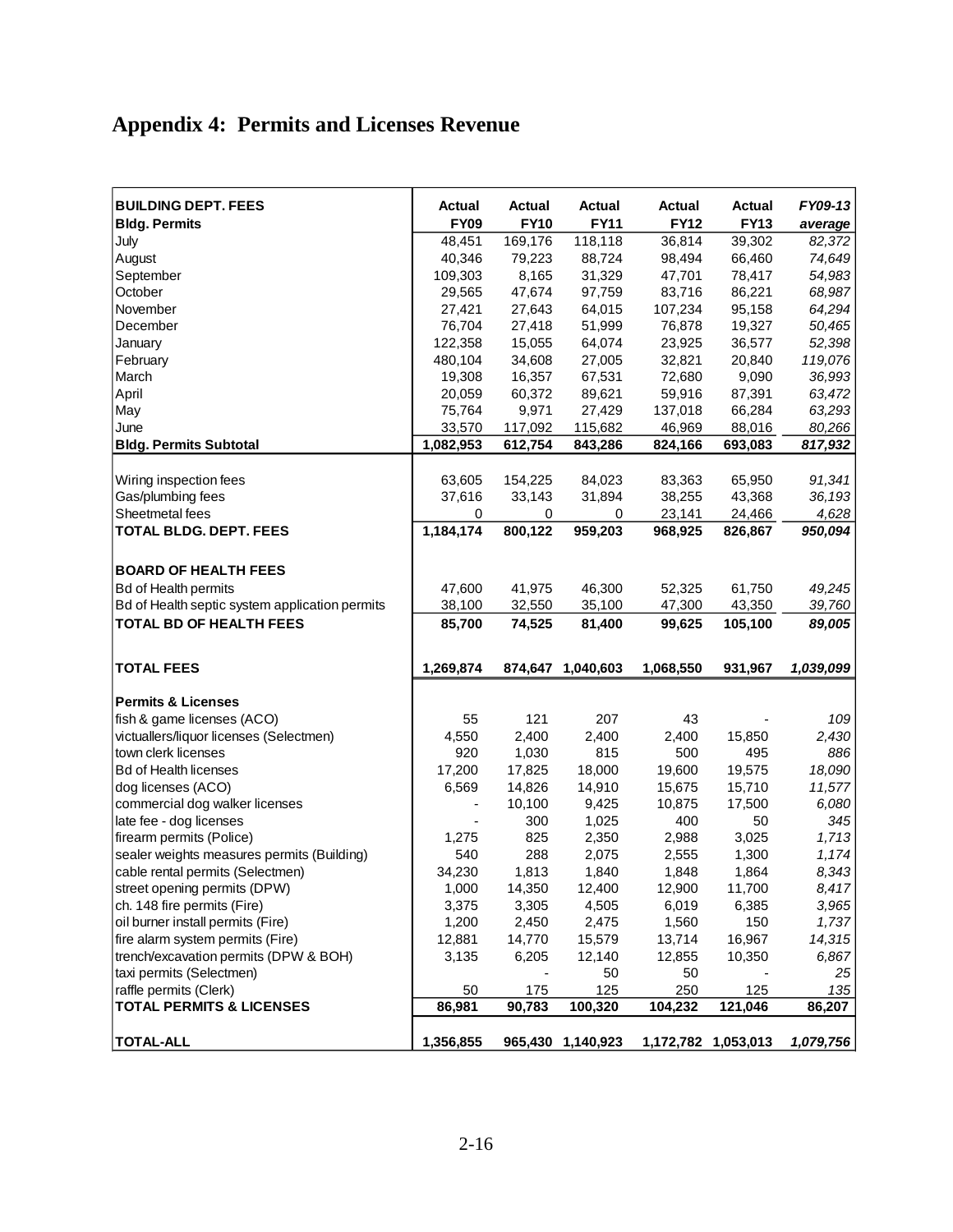# **Appendix 5: Continuing Balance Accounts**

|                                                                                 |                                                                                                                                                                                                                                                                                                                                                                                                                                                        |                                                                        | FISCAL YEAR 2014                                                                                                                | (July 1, 2013 - December 31, 2013)                                                                                                                      |                                                                                              |                                                                                                      |
|---------------------------------------------------------------------------------|--------------------------------------------------------------------------------------------------------------------------------------------------------------------------------------------------------------------------------------------------------------------------------------------------------------------------------------------------------------------------------------------------------------------------------------------------------|------------------------------------------------------------------------|---------------------------------------------------------------------------------------------------------------------------------|---------------------------------------------------------------------------------------------------------------------------------------------------------|----------------------------------------------------------------------------------------------|------------------------------------------------------------------------------------------------------|
| Department                                                                      | <b>Account Name</b>                                                                                                                                                                                                                                                                                                                                                                                                                                    | APPROP.                                                                | FY14 CARRY FWD.<br><b>BALANCE</b>                                                                                               | AVAIL.<br><b>BUDGET</b>                                                                                                                                 | <b>YTD</b><br><b>EXPEND.</b>                                                                 | 12/31/13<br><b>BALANCE</b>                                                                           |
| Selectmen                                                                       | Professional/Consulting<br>Equipment-Town Hall                                                                                                                                                                                                                                                                                                                                                                                                         | 55,000<br>3,000                                                        | 43,703<br>8,177                                                                                                                 | 98,703<br>11,177                                                                                                                                        | 20,239<br>5,367                                                                              | 78,464<br>5,810                                                                                      |
| Insurance                                                                       | Uninsured Losses/Deductibles<br>Compensated Absence Fund                                                                                                                                                                                                                                                                                                                                                                                               | 110.000                                                                | 154,119<br>210,073                                                                                                              | 154,119<br>320,073                                                                                                                                      | 500<br>32,640                                                                                | 153,619<br>287,434                                                                                   |
| <b>Facilities</b>                                                               | Facilities Improvements - Town-Wide                                                                                                                                                                                                                                                                                                                                                                                                                    | 439,898                                                                | 681,009                                                                                                                         | 1,120,907                                                                                                                                               | 337,129                                                                                      | 783,777                                                                                              |
| <b>Information Systems</b>                                                      | Computer Hardware & Maintenance<br>Telephone Consultant (Town-Wide)<br>Fiber Network Improvements/Expansions                                                                                                                                                                                                                                                                                                                                           | 162,000                                                                | 4,514<br>800<br>29,003                                                                                                          | 166,514<br>800<br>29,003                                                                                                                                | 97,833<br>7,090                                                                              | 68,681<br>800<br>21,912                                                                              |
| <b>Police</b>                                                                   | Equipment<br>Dispatch Area (Art.12, 07)                                                                                                                                                                                                                                                                                                                                                                                                                | 91,000                                                                 | 21,234<br>294                                                                                                                   | 112,234<br>294                                                                                                                                          | 63,931                                                                                       | 48,303<br>294                                                                                        |
| <b>Fire</b>                                                                     | <b>Emergency Management</b><br>Equipment<br>Replacement Vehicle (Art 22E) 5/12<br><b>Pumper Truck</b>                                                                                                                                                                                                                                                                                                                                                  | 2,000<br>45,000<br>600,000                                             | 13,248<br>21,790<br>5,457                                                                                                       | 15,248<br>66,790<br>5,457<br>600,000                                                                                                                    | 24,728<br>$\overline{a}$                                                                     | 15,248<br>42,062<br>5,457<br>600,000                                                                 |
| <b>Police/Fire</b>                                                              | PD Injured Personnel<br>FD Injured Personnel                                                                                                                                                                                                                                                                                                                                                                                                           | 5,000<br>15,000                                                        | 41,111<br>509                                                                                                                   | 46,111<br>15,509                                                                                                                                        | 5,017<br>544                                                                                 | 41,095<br>14,965                                                                                     |
| <b>Public Works</b>                                                             |                                                                                                                                                                                                                                                                                                                                                                                                                                                        |                                                                        |                                                                                                                                 |                                                                                                                                                         |                                                                                              |                                                                                                      |
| Sidewalks, Foot Paths<br>Highways<br>Parks & Cemeteries<br>Solid Waste<br>Water | Dept. Equip (Art15A) 5/11<br>Sidewalks<br><b>Construction of Public Ways</b><br>Sidewalk Maintenance<br>Access to 40 Acre Field<br>Stone Retaining Wall Repairs<br>Equipment<br><b>Guard Rails</b><br>Dept. Equip (Art22A) 5/12<br>Improve/Develop Cemetery Land<br>Roadway Improvements<br>Monitoring Groundwater-Landfill<br>Transfer Station Paving (Art15B) 5/11<br>Transfer Station Bridge (Art22B) 5/12<br>Transfer Station Bridge (Art17B) 5/13 | 300,000<br>120,000<br>10,000<br>235,000<br>50,000<br>21,675<br>110,000 | 153,616<br>99,402<br>138,989<br>160,070<br>149<br>36,375<br>1,500<br>218,000<br>17,076<br>45,000<br>1,894<br>207,194<br>259,455 | 153,616<br>99,402<br>438,989<br>280,070<br>149<br>46,375<br>235,000<br>51,500<br>218,000<br>17,076<br>45,000<br>23,569<br>207,194<br>259,455<br>110,000 | 153,616<br>267,733<br>127,891<br>50,902<br>70,656<br>45,000<br>207,194<br>259,380<br>110,000 | 99,402<br>171,256<br>152,179<br>149<br>46,375<br>235,000<br>598<br>147,344<br>17,076<br>23,569<br>75 |
| Traffic                                                                         | Case's Corner Roundabout Design<br>Kendall Green (Art 17A) 5/13<br>Traffic Sign Design (Art 17C) 5/13<br>Wellesley/Brown Intersection                                                                                                                                                                                                                                                                                                                  | 25,000<br>75,000                                                       | 705<br>$\blacksquare$<br>830                                                                                                    | 705<br>25,000<br>75,000<br>830                                                                                                                          | $\overline{\phantom{a}}$                                                                     | 705<br>25,000<br>75,000<br>830                                                                       |
| Conservation                                                                    | College Pond Dam                                                                                                                                                                                                                                                                                                                                                                                                                                       |                                                                        | 51                                                                                                                              | 51                                                                                                                                                      |                                                                                              | 51                                                                                                   |
| Recreation                                                                      | Equipment                                                                                                                                                                                                                                                                                                                                                                                                                                              |                                                                        | 142                                                                                                                             | 142                                                                                                                                                     |                                                                                              | 142                                                                                                  |
| <b>Schools</b>                                                                  | 1 Ton Truck<br>Arsenic Field School (Art5 STM) 5/12<br>School Bus Replacements (Art15F) 5/11                                                                                                                                                                                                                                                                                                                                                           |                                                                        | 4,897<br>49,641<br>2,334                                                                                                        | 4,897<br>49,641<br>2,334                                                                                                                                |                                                                                              | 4,897<br>49,641<br>2,334                                                                             |
| <b>TOTAL</b>                                                                    |                                                                                                                                                                                                                                                                                                                                                                                                                                                        | 2,474,573                                                              | 2,632,362                                                                                                                       | 5,106,935                                                                                                                                               | 1,887,390                                                                                    | 3,219,544                                                                                            |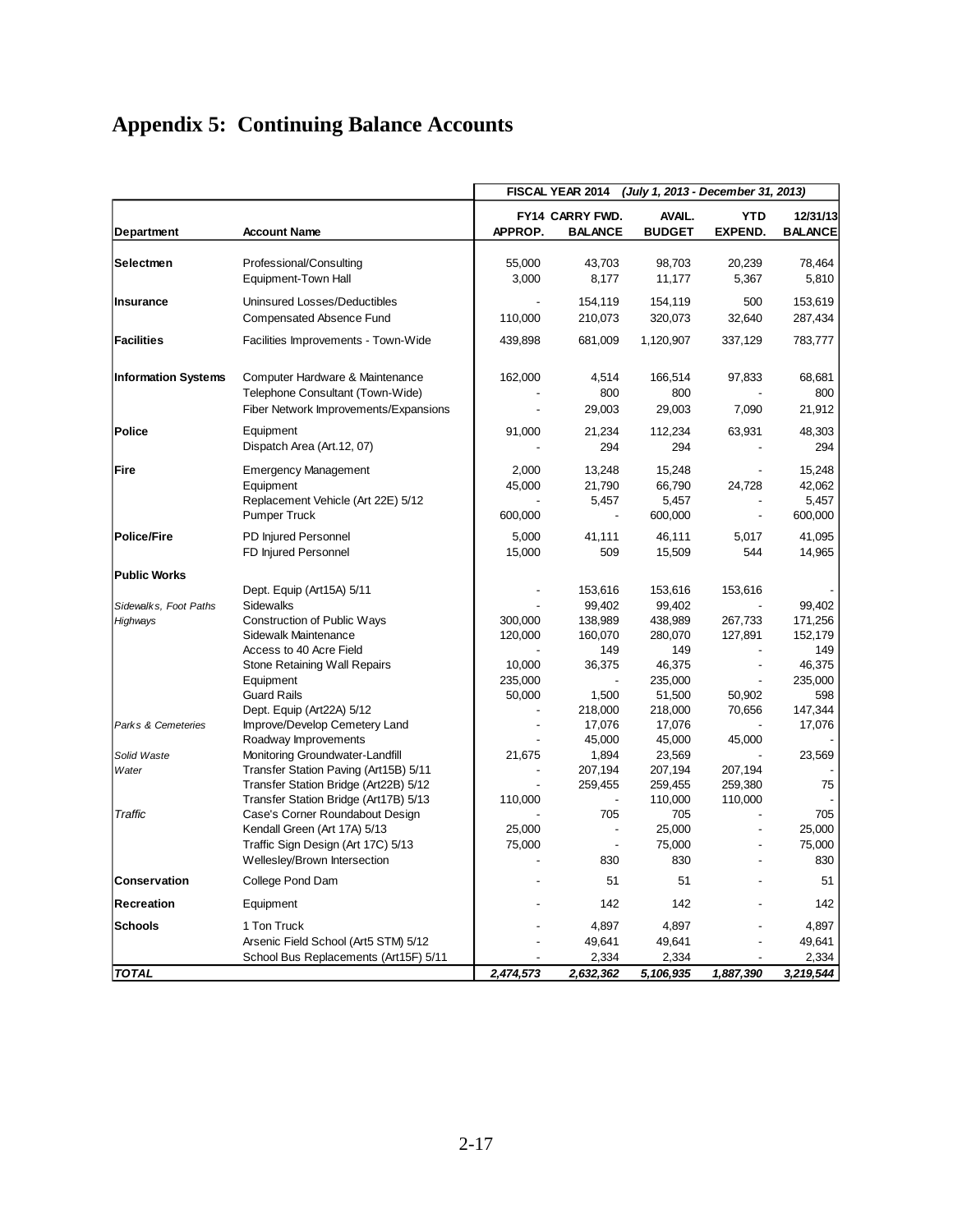|  | <b>Appendix 6: Unreserved Fund Balance (Free Cash) History</b> |  |
|--|----------------------------------------------------------------|--|
|  |                                                                |  |

|                  | A                 | в              | C               | D               | Е             | F                  | G               |
|------------------|-------------------|----------------|-----------------|-----------------|---------------|--------------------|-----------------|
|                  | local receipts in | expenditures   |                 |                 |               | Supplemental       |                 |
|                  | excess of         | less than      | prior year      | contribution to | 7/1 free cash | free cash          |                 |
| fiscal year      | estimates         | appropriations | closeouts/other | surplus         | certification | cert.              | total free cash |
|                  |                   |                |                 |                 |               |                    |                 |
| <b>FY97</b>      | 347,184           | 632,474        | 247,415         | 1,227,073       | 1,771,707     | 856,598            | 2,628,305       |
| <b>FY98</b>      | 975,985           | 619,354        | 18,551          | 1,613,890       | 1,552,996     | 369,260            | 1,922,256       |
| FY99             | 972,015           | 576,753        | 190,483         | 1,739,251       | 1,083,836     | 745,643            | 1,829,479       |
| FY <sub>00</sub> | 1,187,520         | 513,235        | 40,836          | 1,741,591       | 1,427,227     | 872,236            | 2,299,463       |
| FY <sub>01</sub> | 1,795,835         | 1,661,708      | 337,000         | 3,794,543       | 2,161,718     | 501,195            | 2,662,913       |
| FY <sub>02</sub> | 1,022,844         | 1,499,938      | 2,950           | 2,525,732       | 1,676,247     | 229,102            | 1,905,349       |
| FY03             | 1,108,115         | 947,051        |                 | 2,055,166       | 2,067,415     | not filed with DOR | 2,067,415       |
| FY04             | 822,688           | 430,520        |                 | 1,253,208       | 1,467,051     | not filed with DOR | 1,467,051       |
| FY <sub>05</sub> | 654,804           | 587,933        |                 | 1,242,737       | 1,248,088     | not filed with DOR | 1,248,088       |
| FY <sub>06</sub> | 1,797,073         | 1,184,804      | 30,225          | 3,012,102       | 2,366,638     | not filed with DOR | 2,366,638       |
| FY07             | 1,728,638         | 560,002        | 366,638         | 2,655,278       | 2,469,546     | not filed with DOR | 2,469,546       |
| <b>FY08</b>      | 1,691,958         | 1,212,677      | 35,922          | 2,940,557       | 3,153,673     | not filed with DOR | 3,153,673       |
| FY <sub>09</sub> | 1,408,221         | 2,305,508      |                 | 3,713,729       | 2,948,558     | not filed with DOR | 2,948,558       |
| <b>FY10</b>      | 921,353           | 1,814,665      | 22,010          | 2,758,028       | 4,255,473     | not filed with DOR | 4,255,473       |
| <b>FY11</b>      | 1,445,168         | 1,799,743      | 3,905           | 3,248,816       | 3,463,758     | not filed with DOR | 3,463,758       |
| FY12             | 1,135,712         | 2,228,684      |                 | 3,364,396       | 3,853,659     | not filed with DOR | 3,853,659       |
| FY13             | 931,332           | 1,612,777      | 370,212         | 2,914,320       | 3,182,126     | not filed with DOR | 3,182,126       |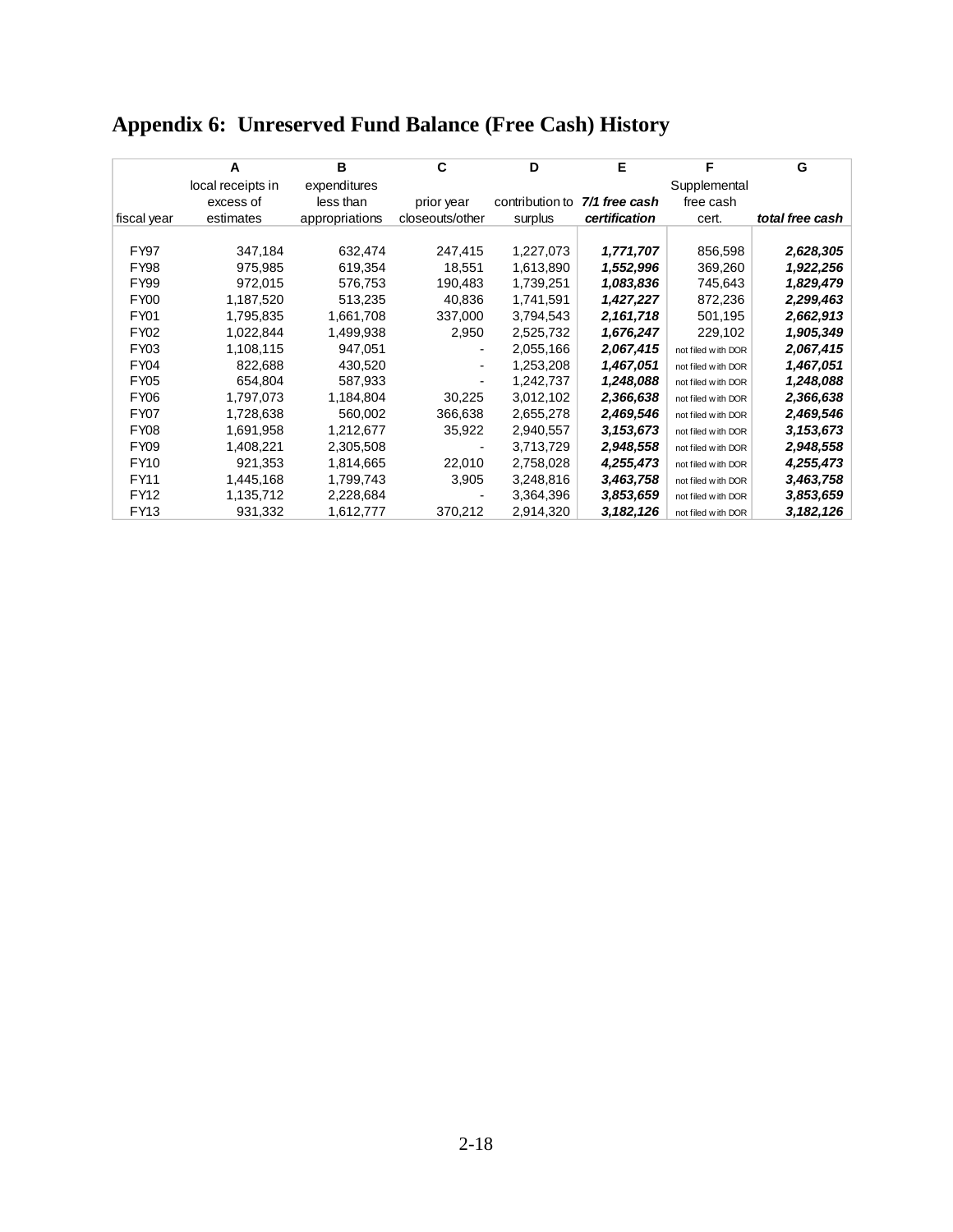|   |                                                                                                 |                |               | <b>FY15</b>            |                                                                                                                                                                                                            |               |                                                                                                                                                                                                                                          |
|---|-------------------------------------------------------------------------------------------------|----------------|---------------|------------------------|------------------------------------------------------------------------------------------------------------------------------------------------------------------------------------------------------------|---------------|------------------------------------------------------------------------------------------------------------------------------------------------------------------------------------------------------------------------------------------|
|   |                                                                                                 |                | <b>FY15</b>   | Appropriation +        | <b>Reserve Balances When</b>                                                                                                                                                                               |               |                                                                                                                                                                                                                                          |
|   |                                                                                                 | 11/30/13       | Recommended   | <b>Balance Carried</b> | <b>Policy Fully Implemented</b>                                                                                                                                                                            | <b>Target</b> |                                                                                                                                                                                                                                          |
|   | <b>Reserve</b>                                                                                  | <b>Balance</b> | Appropriation | Forward                | (FY14 Dollars)                                                                                                                                                                                             | <b>Date</b>   | <b>Notes</b>                                                                                                                                                                                                                             |
| 1 | Finance Committee Reserve Fund                                                                  | 540,000        | 565,000       | 565,000                | 565,000                                                                                                                                                                                                    | met           | Balance does not carry forward for Reserve                                                                                                                                                                                               |
|   | (balance does not carry forward each year)                                                      |                |               |                        |                                                                                                                                                                                                            |               | Fund.                                                                                                                                                                                                                                    |
|   | <sup>2</sup> Stabilization Fund                                                                 | 2,494,561      | 250,000       | 2,744,561              | 2,000,000                                                                                                                                                                                                  | met           | Target was for FY13; target to be raised by<br>FinComm in FY14                                                                                                                                                                           |
|   | 3 Facilities Maintenance                                                                        | 783,777        | 461,893       | 1,245,670              | 1,245,670                                                                                                                                                                                                  | met           | The policy calls for the appropriation to<br>increase by 5 percent annually.                                                                                                                                                             |
|   | 4 Property and Liab. Insurance-<br><b>Uninsured Losses</b>                                      | 153,619        |               | 153,619                | 150,000                                                                                                                                                                                                    | met           | Target has been met. No request for FY14.                                                                                                                                                                                                |
|   | 5 Workers' Comp (Police & Fire)                                                                 | 56,060         | 20,000        | 76,060                 | 50,000                                                                                                                                                                                                     | met           | Town to also review purchasing stop-loss<br>insurance.                                                                                                                                                                                   |
|   | 6 Pension Obligation (in addition to<br>annual assessments from Middlesex<br>Retirement System) | 406,719        |               | 406,719                |                                                                                                                                                                                                            |               | 406,719 FY2035 Annual assessments to meet requirement<br>for full funding are determined by Middlesex<br>Retirement System. In FY10 and FY11,<br>\$200k set aside each year in anticipation of<br>higher than normal future assessments. |
| 7 | Compensated Absence Fund                                                                        | 287,434        | 120,000       | 407,434                |                                                                                                                                                                                                            |               | 2,000,000 FY2024 Increase appropriation by \$10,000 each<br>year.                                                                                                                                                                        |
|   | 8 Overlay Reserve for Abatements                                                                | 200,000        | $\omega$      | 200,000                | 200,000                                                                                                                                                                                                    |               | FY2014 \$20,000 set aside each year                                                                                                                                                                                                      |
|   | <b>Total Reserves</b>                                                                           | \$4,922,170    | \$1,416,893   | \$5,799,063            | \$6,617,389                                                                                                                                                                                                |               |                                                                                                                                                                                                                                          |
|   | <b>Prior Year Operating Revenues</b>                                                            |                |               | \$68,517,802           | \$68,517,802                                                                                                                                                                                               |               |                                                                                                                                                                                                                                          |
|   |                                                                                                 |                |               |                        |                                                                                                                                                                                                            |               | GFOA guidelines recommend maintaining                                                                                                                                                                                                    |
|   | Total Reserves as a % of Oper. Rev.                                                             |                |               | 8.5%                   | 9.7%                                                                                                                                                                                                       |               | reserves of 5-15% general fund revenues.                                                                                                                                                                                                 |
|   |                                                                                                 |                |               |                        |                                                                                                                                                                                                            |               |                                                                                                                                                                                                                                          |
|   | 9 Continuing Balance Accounts                                                                   | 2,435,767      | 1,202,375     | 3,638,142              |                                                                                                                                                                                                            |               | These accounts also serve as a reserve for<br>a variety of purposes.                                                                                                                                                                     |
|   | 10 Post Employment Benefits (OPEB)<br><b>Trust Fund</b>                                         | 6,915,567      | 1,648,512     | 8,564,079              | Total OPEB liability is<br>estimated at \$69 million or \$41<br>million with pre-funding. By<br>6/30/13, amount that should<br>have been set aside is \$5.5<br>million, assuming funding over<br>30 years. |               | FY2039 Annual appropriation to meet ARC specified<br>in most recent actuarial study                                                                                                                                                      |

### **Appendix 7: Summary of Reserves**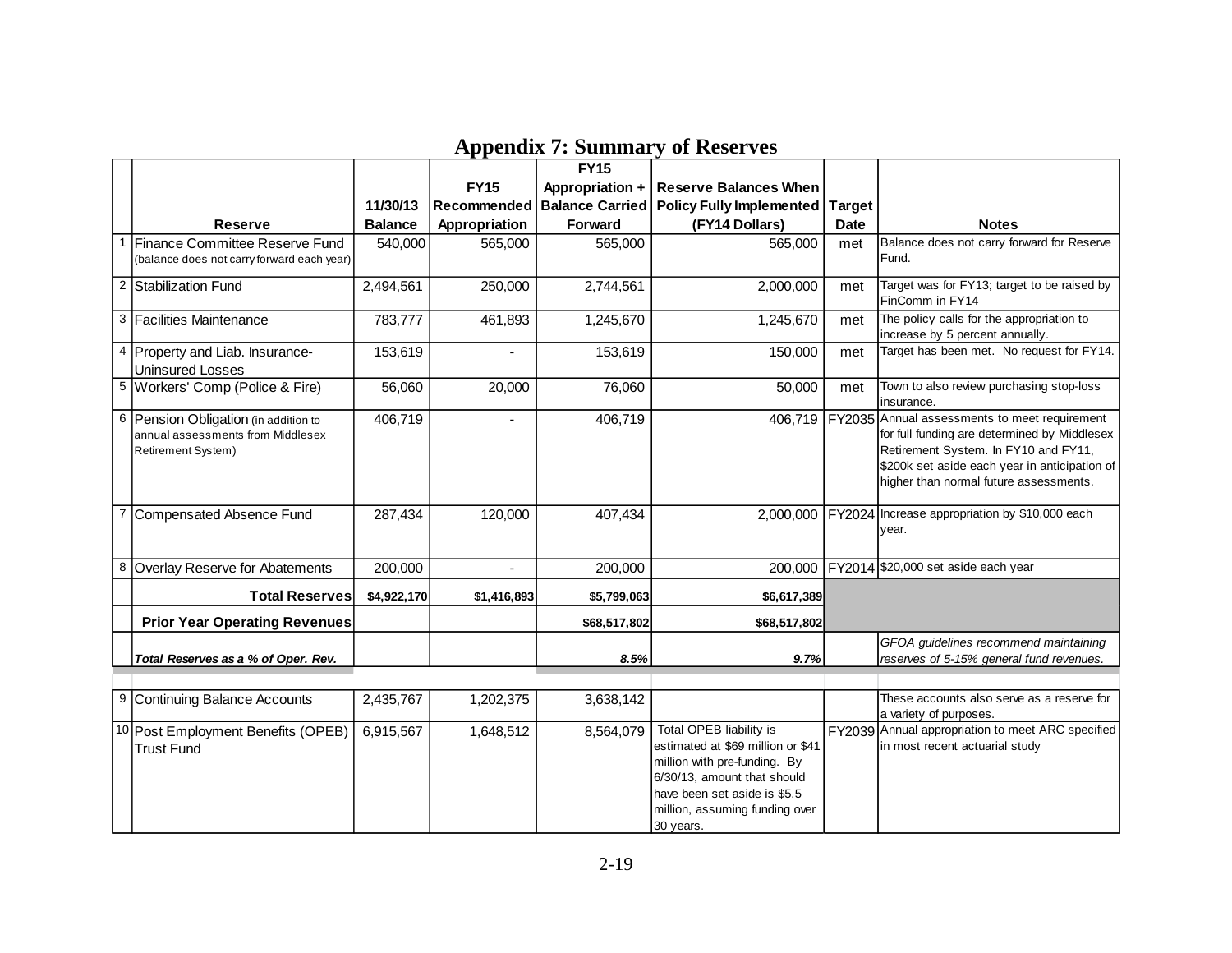## **APPENDIX 8: CONSOLIDATED FY2015 REVENUE PROJECTIONS**

|                                        | (A)             | (B)             | (C)              | (D)              | (E)         | (F)           |
|----------------------------------------|-----------------|-----------------|------------------|------------------|-------------|---------------|
|                                        | FY2012          | FY2013          | FY2014           | FY2015           | FY2015      | FY2015        |
|                                        |                 |                 | <b>ESTIMATED</b> |                  |             | %             |
|                                        | <b>ACTUAL</b>   | <b>ACTUAL</b>   | <b>TAX RECAP</b> | <b>PROJECTED</b> | \$ CHANGE   | <b>CHANGE</b> |
| <b>PROPERTY TAX LEVY</b>               | 55,971,915      | 57,762,432      | 60,190,558       | 61,895,253       |             |               |
| new growth                             | 897,752         | 1,156,485       | 1,020,267        | 600,000          |             |               |
| (unused levy capacity)                 | (897, 752)      | (1, 156, 485)   | (1,020,267)      | (600,000)        |             |               |
| override                               | $\underline{0}$ | $\overline{0}$  | <u>0</u>         | $\underline{0}$  |             |               |
| <b>Total Tax Levy</b>                  | 55,971,915      | 57,762,432      | 60,190,558       | 61,895,253       | \$1,704,695 | 2.83%         |
| <b>STATE AID - CHERRY SHEET</b>        |                 |                 |                  |                  |             |               |
| Chapter 70 (school aid)                | 2,419,859       | 2,512,979       | 2,571,779        | 2,443,190        | (\$128,589) | $-5.00%$      |
| Lottery Aid                            | 293,515         | 316,391         | 323,870          | 307,677          | (\$16, 194) | $-5.00%$      |
| Dist., reimb., offsets                 | 112,465         | 101,748         | 85,493           | 81,218           | (\$4,275)   | $-5.00%$      |
| <b>School Construction</b>             | 798,603         | 798,607         | 724,226          | 724,226          | \$0         | 0.00%         |
| <b>Total State Aid</b>                 | 3,624,442       | 3,729,725       | 3,705,368        | 3,556,311        | (\$149.057) | $-4.02%$      |
| <b>LOCAL RECEIPTS</b>                  |                 |                 |                  |                  |             |               |
| motor vehicle excise (00015)           | 2,418,787       | 2,448,919       | 2,200,000        | 2,200,000        | \$0         | 0.00%         |
| penalties and interest                 | 164,055         | 245,849         | 150,000          | 150,000          | \$0         | 0.00%         |
| payment in lieu of taxes (00013-418**) | 30,148          | 32,652          | 34,168           | 35,697           | \$1,529     | 4.47%         |
| charges for services-solid waste       | 368,855         | 359,353         | 360,000          | 355,000          | (\$5,000)   | $-1.39%$      |
| fees                                   | 162,027         | 151,011         | 145,000          | 145,000          | \$0         | 0.00%         |
| rentals                                | 113,575         | 222,101         | 100,000          | 100,000          | \$0         | 0.00%         |
| departmental revenue-cemeteries        | 36,230          | 40,165          | 30,000           | 35,000           | \$5,000     | 16.67%        |
| other departmental revenue             | 440,600         | 465,540         | 400,000          | 400,000          | \$0         | 0.00%         |
| licenses and permits                   | 1,172,782       | 1,053,013       | 855,000          | 900,000          | \$45,000    | 5.26%         |
| fines and forfeits                     | 118,775         | 123,993         | 110,000          | 110,000          | \$0         | $0.00\%$      |
| investment income (00017-41700)        | 80,770          | 73,613          | 75,000           | 70,000           | (\$5,000)   | $-6.67%$      |
| misc. non recurring (00081-48*)        | 230,683         | 152,776         | 0                | 0                | \$0         | $0.00\%$      |
| misc. recurring                        | 0               | 0               | 0                | 0                | \$0         | $0.00\%$      |
| cherry sheet overestimates             | $\underline{0}$ | $\underline{0}$ | $\overline{0}$   | $\overline{0}$   | \$0         | $0.00\%$      |
| <b>Total Local Receipts</b>            | 5,337,286       | 5,368,984       | 4,459,168        | 4,500,697        | \$41,529    | 0.93%         |